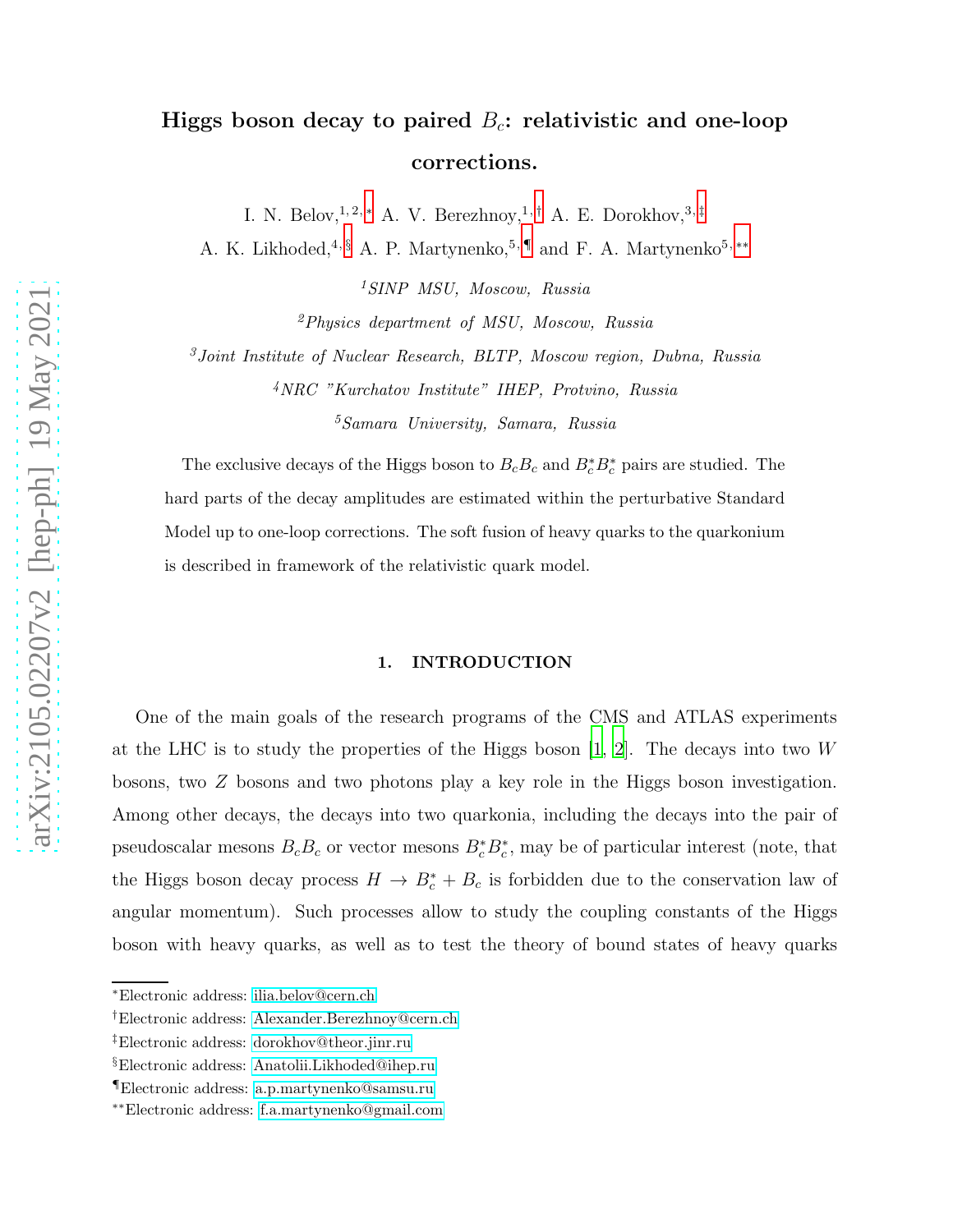produced in decays. In this work, we calculate both the relativistic corrections connected with the relative motion of heavy quarks and the QCD one-loop corrections to the Higgs boson decay width. As is well known from the studies of various authors, starting with the production of  $J/\psi$  and  $\eta_c$  mesons, the corrections of both these types significantly contribute to the production cross section of a pair of heavy quarkonia.

A bound state  $(bc)$  with open beauty and charm has a special place among the heavy quarkoniums since its decay mechanism differs significantly from the decay mechanism of charmonium or bottomonium. That is why we believe that the process  $H \to B_c + B_c$  will attract the attention of experimenters.

Our approach to the calculation of the observed Higgs boson decay widths leading to the pair production of  $B_c$  mesons is based on the methods of relativistic quark model (RQM) and the perturbative Standard Model [\[3](#page-15-2), [4](#page-15-3)]. This approach allows a systematic account for relativistic effects throughout the construction of relativistic amplitudes of pair production of mesons, relativistic production cross sections, and in the description of bound states of quarks themselves through the use of the corresponding quark interaction potential.

As it is known from the previous study  $[5]$ , the paired  $B_c$  production is essentially affected by one loop QCD corrections. Thus we take them into account within the same method, as was applied in [\[5\]](#page-15-4) using modern computer methods for calculating the Feynman interaction amplitudes.

One of the first works devoted to the pair production of quarkonia in Higgs boson decays was done in the nonrelativistic approximation in [\[6](#page-16-0)]. The production of single quarkonia in the H decay was investigated in [\[7](#page-16-1), [8\]](#page-16-2) with the account of relativistic corrections and one-loop corrections. In the work [\[9\]](#page-16-3), various channels of the Higgs boson decay into pairs of heavy quarkonia were studied, including  $H \to ZZ$  and  $H \to WW$ . The single  $B_c$ meson production rate in Higgs boson decays was calculated within the nonrelativistic QCD framework in [\[10\]](#page-16-4). The first experimental searches for decays of the Higgs boson into a pair of  $J/\Psi$  and  $\Upsilon$  mesons were performed in [\[11\]](#page-16-5).

While the quarkonia with a hidden flavour have been studied experimentally well enough, the experimental data on the bound states of heavy quark and antiquark with different flavours are rather poor [\[12](#page-16-6)]. In fact, such states,  $B_c$  mesons, are known for the 1S and 2S states only. Therefore, the study of various mechanisms for the production of  $B<sub>c</sub>$  mesons is of obvious interest, which is connected with the study of their properties.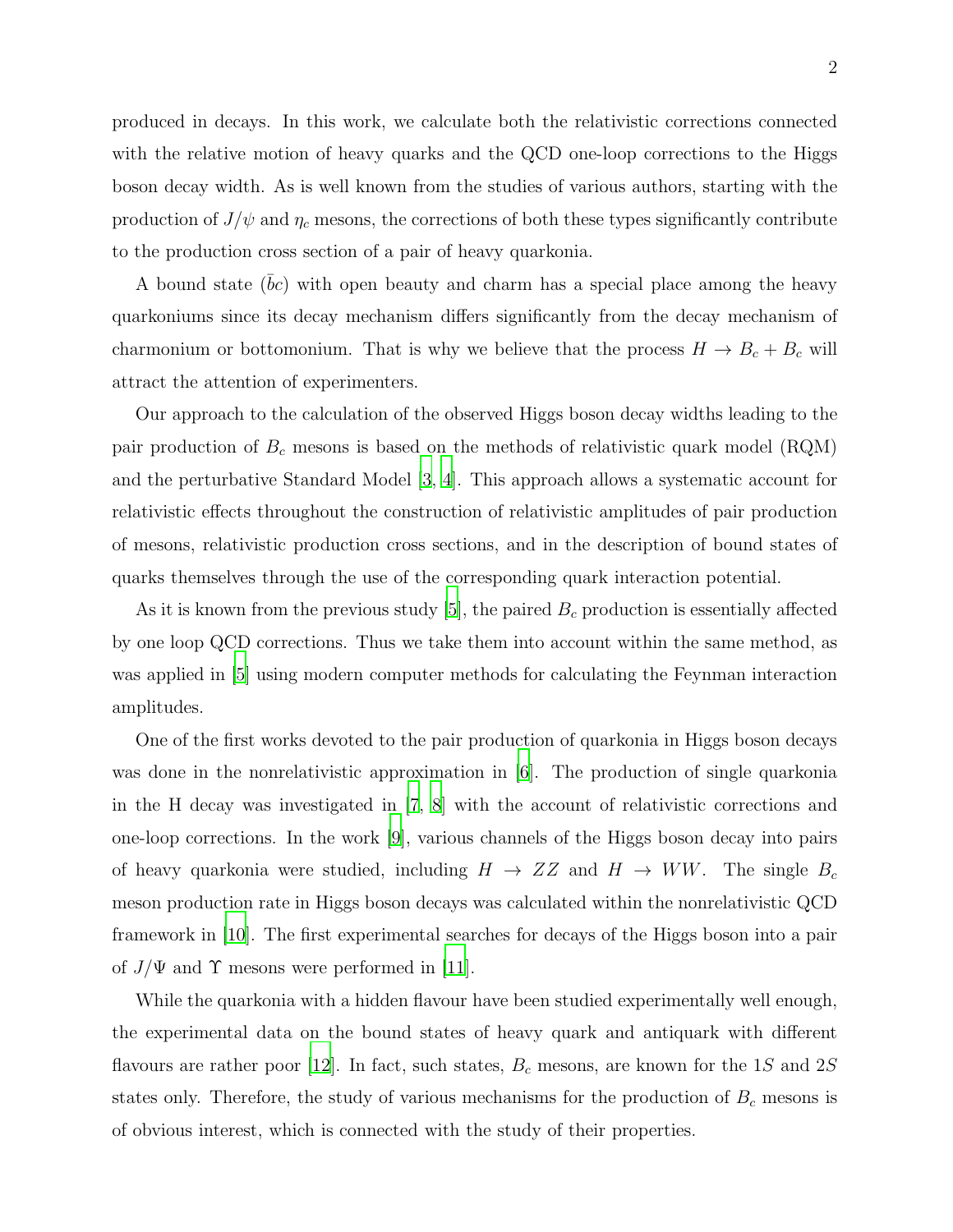#### 2. GENERAL RQM FORMALISM

Four production amplitudes of the  $B<sub>c</sub>$  meson pair in leading order of the QCD coupling constant  $\alpha_s$  are presented in Fig. [1.](#page-3-0) We investigate the production channel of a pair of  $B_c$ mesons connected with the initial production of a pair of heavy quarks b or c in the Higgs boson decay. There are two stages of  $B<sub>c</sub>$  meson production process. At the first stage, which is described by the perturbative Standard Model, the Higgs boson transforms into a heavy quark-antiquark pair. Then the heavy quark or antiquark emits a virtual gluon which produces another heavy quark-antiquark pair. At the second stage, heavy quarks and antiquarks combine with some probability into bound states.

Four-momenta of heavy quarks and antiquarks can be expressed in terms of relative and total four momenta as follows:

<span id="page-2-0"></span>
$$
p_1 = \eta_1 P + p, \ p_2 = \eta_2 P - p, \ (p \cdot P) = 0, \ \eta_i = \frac{M_{B_c}^2 \pm m_1^2 \mp m_2^2}{2(M_{B_c})^2},
$$
  
\n
$$
q_1 = \rho_1 Q + q, \ q_2 = \rho_2 Q - q, \ (q \cdot Q) = 0, \ \rho_i = \frac{M_{B_c}^2 \pm m_1^2 \mp m_2^2}{2(M_{B_c})^2},
$$
\n
$$
(1)
$$

where  $M_{B_c}$  is the mass of pseudoscalar or vector  $B_c^+$  ( $B_c^{*+}$ ) meson consisting of  $\bar{b}$ -antiquark and c-quark.  $m_{1,2}$  are the masses of c and b quarks.  $P(Q)$  are the total four-momenta of mesons  $B_c^+$  and  $B_c^{*-}$ , relative quark four-momenta  $p = L_P(0, \mathbf{p})$  and  $q = L_P(0, \mathbf{q})$  are obtained from the rest frame four-momenta  $(0, \mathbf{p})$  and  $(0, \mathbf{q})$  by the Lorentz transformation to the system moving with the momenta P and Q. The index  $i = 1, 2$  corresponds to plus and minus signs in [\(1\)](#page-2-0). Heavy quarks c, b and antiquarks  $\bar{c}$ ,  $\bar{b}$  in the intermediate state are outside the mass shell:  $p_{1,2}^2 = \eta_i^2 P^2 - \mathbf{p}^2 = \eta_i^2 M_{B_c}^2 - \mathbf{p}^2 \neq m_{1,2}^2$ , so that  $p_1^2 - m_1^2 = p_2^2 - m_2^2$ .

Let consider the production amplitude of pseudoscalar and vector  $B<sub>c</sub>$  mesons. Initially it can be written as a convolution of perturbative production amplitude of free quarks and antiquarks and the quasipotential wave functions of  $B<sub>c</sub>$  mesons moving with four-momenta P and Q. Using then the transformation law of the bound state wave functions from the rest frame to the moving one with four-momenta  $P$  and  $Q$  we can present the meson production amplitude in the form [\[4,](#page-15-3) [13,](#page-16-7) [14\]](#page-16-8):

<span id="page-2-1"></span>
$$
\mathcal{M}(p_-, p_+, P, Q) = -i M (\sqrt{2} G_F)^{1/2} \frac{2\pi}{3} M_{B_c} \int \frac{d\mathbf{p}}{(2\pi)^3} \int \frac{d\mathbf{q}}{(2\pi)^3} \times
$$
 (2)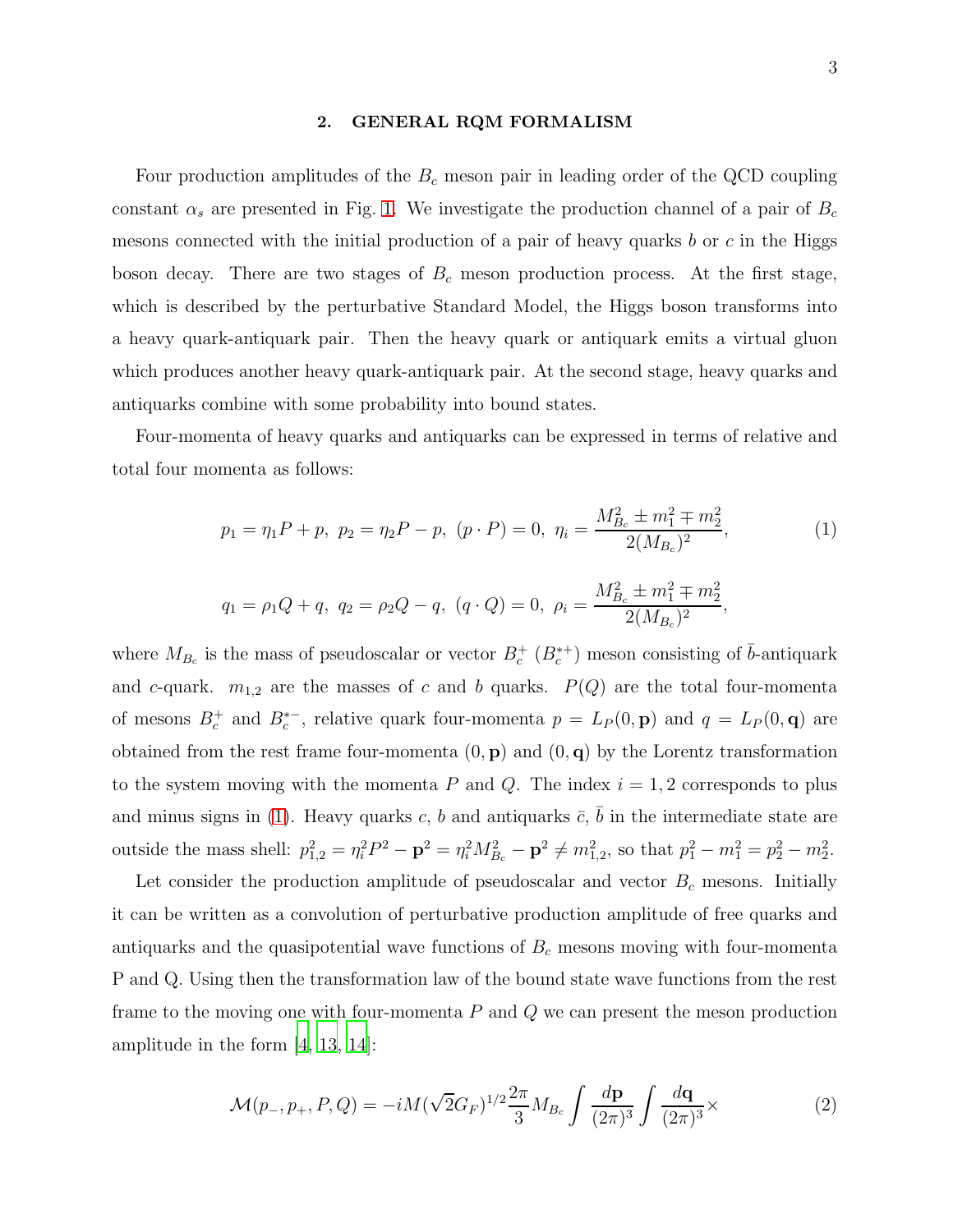

<span id="page-3-0"></span>Figure 1: The pair  $B_c$ -meson production amplitudes in Higgs boson decay.  $B_c$  denotes the  $B_c$ meson states with spin 0 and 1. Dashed line shows the Higgs boson and wavy line corresponds to the gluon.

$$
\times Sp\left\{\Psi_{B_c}^{\mathcal{P},\mathcal{V}}(p,P)\Gamma_{1}^{\nu}(p,q,P,Q)\Psi_{B_c}^{\mathcal{P},\mathcal{V}}(q,Q)\gamma_{\nu}+\Psi_{B_c}^{\mathcal{P},\mathcal{V}}(-p,P)\Gamma_{2}^{\nu}(p,q,P,Q)\Psi_{B_c}^{\mathcal{P},\mathcal{V}}(-q,Q)\gamma_{\nu}\right\},\right\}
$$

where a superscript  $P$  indicates a pseudoscalar  $B_c$  meson, a superscript  $V$  indicates a vector  $B_c$  meson,  $G_F$  is the Fermi constant,  $M = m_1 + m_2$ .  $\Gamma_{1,2}$  are the vertex functions defined below. The permutation of subscripts b and c in the wave functions indicates corresponding permutation in the projection operators (see below Eqs.[\(3\)](#page-3-1)-[\(4\)](#page-4-0). The method for producing the amplitudes in the form [\(2\)](#page-2-1) is described in detail in our previous studies [\[3,](#page-15-2) [4,](#page-15-3) [15\]](#page-16-9). The transition of free quark-antiquark pair to meson bound states is described in our approach by specific wave functions. Relativistic wave functions of pseudoscalar and vector  $B<sub>c</sub>$  mesons accounting for the transformation from the rest frame to the moving one with four momenta P, and Q are

<span id="page-3-1"></span>
$$
\Psi_{B_c}^{\mathcal{P}}(p, P) = \frac{\Psi_{B_c}^0(\mathbf{p})}{\sqrt{\frac{\epsilon_1(p)(\epsilon_1(p) + m_1)}{m_1} \frac{\epsilon_2(p)(\epsilon_2(p) + m_2)}{m_2}} \left[ \frac{\hat{v}_1 - 1}{2} + \hat{v}_1 \frac{\mathbf{p}^2}{2m_2(\epsilon_2(p) + m_2)} - \frac{\hat{p}}{2m_2} \right]} \times \gamma_5(1 + \hat{v}_1) \left[ \frac{\hat{v}_1 + 1}{2} + \hat{v}_1 \frac{\mathbf{p}^2}{2m_1(\epsilon_1(p) + m_1)} + \frac{\hat{p}}{2m_1} \right],
$$
\n(3)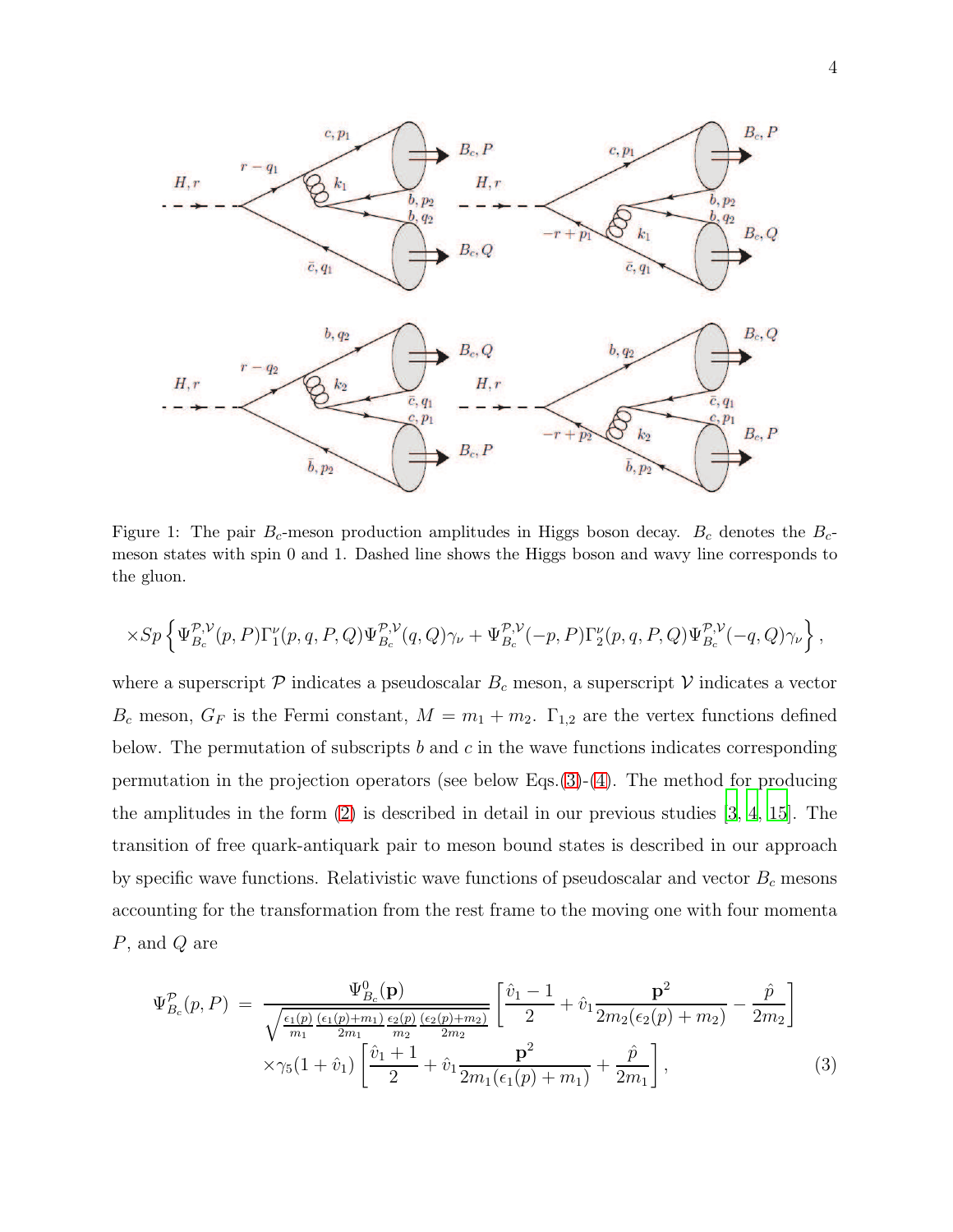<span id="page-4-0"></span>
$$
\Psi_{B_c^*}^{\mathcal{V}}(q, Q) = \frac{\Psi_{B_c^*}^0(\mathbf{q})}{\sqrt{\frac{\epsilon_1(q) (\epsilon_1(q) + m_1) \epsilon_2(q) (\epsilon_2(q) + m_2)}{2m_1}} \left[ \frac{\hat{v}_2 - 1}{2} + \hat{v}_2 \frac{\mathbf{q}^2}{2m_1(\epsilon_1(q) + m_1)} + \frac{\hat{q}}{2m_1} \right]} \times \hat{\epsilon}_{\mathcal{V}}(Q, S_z)(1 + \hat{v}_2) \left[ \frac{\hat{v}_2 + 1}{2} + \hat{v}_2 \frac{\mathbf{q}^2}{2m_2(\epsilon_2(q) + m_2)} - \frac{\hat{q}}{2m_2} \right],
$$
\n(4)

where the symbol hat denotes convolution of four-vector with the Dirac gamma matrices,  $v_1 = P/M_{B_c}, v_2 = Q/M_{B_c}; \varepsilon_v(Q, S_z)$  is the polarization vector of the  $B_c^{*-}(1^-)$  meson, relativistic quark energies  $\epsilon_{1,2}(p) = \sqrt{p^2 + m_{1,2}^2}$ . Relativistic functions [\(3\)](#page-3-1)-[\(4\)](#page-4-0) and the vertex production functions  $\Gamma_{1,2}$  do not contain the  $\delta(p^2 - \eta_i^2 M_{B_c}^2 + m_{1,2}^2)$  which corresponds to the transition on the mass shell. In [\(3\)](#page-3-1) and [\(4\)](#page-4-0) we have complicated factor including the bound state wave function in the rest frame. Therefore instead of the substitutions  $M_{B_c} = \epsilon_1(\mathbf{p}) +$  $\epsilon_2(p)$  and  $M_{B_c^*} = \epsilon_1(q) + \epsilon_2(q)$  in the production amplitude we carry out the integration over the quark relative momenta p and q. The color part of the meson wave function in the amplitude [\(2\)](#page-2-1) is taken as  $\delta_{ij}/\sqrt{3}$  (color indexes *i*, *j*, *k* = 1, 2, 3). Relativistic wave functions in [\(3\)](#page-3-1) and [\(4\)](#page-4-0) are equal to the product of wave functions in the rest frame  $\Psi_{B_c}^0(\mathbf{p})$  and spin projection operators that are accurate at all orders in  $|\mathbf{p}|/m$ . An expression of spin projector in different form for  $(c\bar{c})$  system was obtained in [\[16\]](#page-16-10) where spin projectors are written in terms of heavy quark momenta  $p_{1,2}$  lying on the mass shell. Our derivation of relations [\(3\)](#page-3-1) and [\(4\)](#page-4-0) accounts for the transformation law of the bound state wave functions from the rest frame to the moving one with four momenta  $P$  and  $Q$ . This transformation law was discussed in the Bethe-Salpeter approach in [\[17](#page-16-11)] and in quasipotential method in [\[18\]](#page-16-12).

We have omitted here intermediate expressions, leading to the equations  $(2)-(4)$  $(2)-(4)$  because they were discussed in detail in our previous papers. In the Bethe-Salpeter approach the initial production amplitude has as a form of convolution of the truncated amplitude with two Bethe-Salpeter (BS)  $B_c$  meson wave functions. The presence of the  $\delta(p \cdot P)$  function in this case allows us to make the integration over relative energy  $p^0$ . In the rest frame of a bound state the condition  $p^0 = 0$  allows to eliminate the relative energy from the BS wave function. The BS wave function satisfies a two-body bound state equation which is very complicated and has no known solution. A way to deal with this problem is to find a soluble lowest-order equation containing main physical properties of the exact equation and develop a perturbation theory. For this purpose we continue to work in three-dimensional quasipotential approach. In this framework the double  $B<sub>c</sub>$  meson production amplitude [\(2\)](#page-2-1) can be written initially as a product of the production vertex function  $\Gamma_{1,2}$  projected onto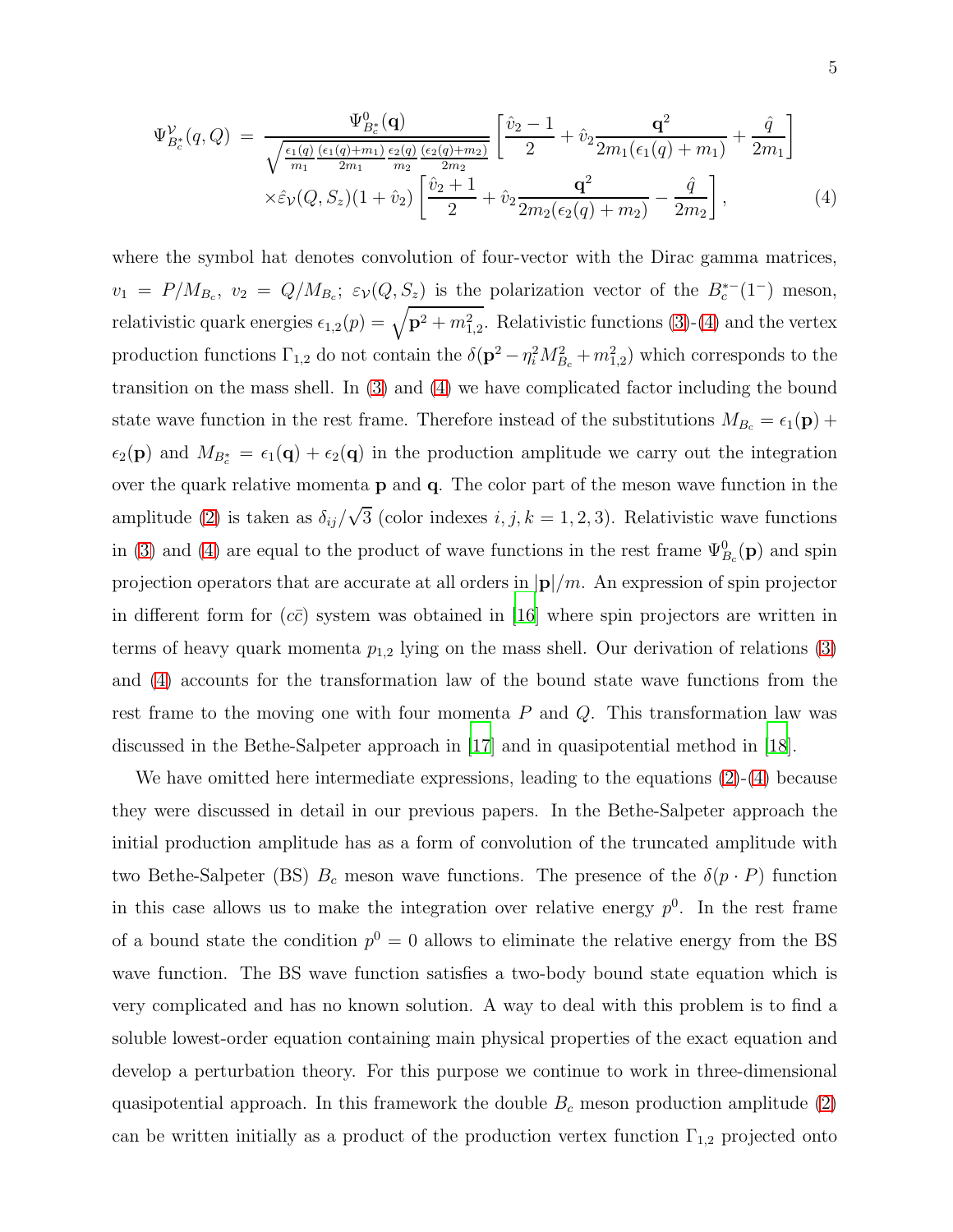the positive energy states by means of the Dirac bispinors (free quark wave functions) and a bound state quasipotential wave functions describing  $B<sub>c</sub>$  mesons in the reference frames moving with four momenta  $P, Q$ . Further transformations include the known transformation law of the bound state wave functions to the rest frame [\[4,](#page-15-3) [15\]](#page-16-9). In the spin projectors we have  $p^2 \neq \eta_i^2 M^2 - m_{1,2}^2$  just the same as in the vertex production functions  $\Gamma_{1,2}$ . We can consider  $(3)-(4)$  $(3)-(4)$  as a transition form factors for heavy quark-antiquark pair from free state to bound state. When transforming the amplitude  $\mathcal M$  we introduce the projection operators  $\hat{\Pi}^{\mathcal{P},\mathcal{V}}$  onto the states of  $(Q_1\bar{Q}_2)$  in the  $B_c$  meson with total spin 0 and 1 as follows:

$$
\hat{\Pi}^{\mathcal{P},\mathcal{V}} = [v_2(0)\bar{u}_1(0)]_{S=0,1} = \gamma_5(\hat{\varepsilon}^*) \frac{1+\gamma^0}{2\sqrt{2}}.
$$
\n(5)

At leading order in  $\alpha_s$  the vertex functions  $\Gamma_{1,2}^{\nu}(p, P; q, Q)$  can be written as  $(\Gamma_2^{\nu}(p, P; q, Q))$ can be obtained from  $\Gamma_1^{\nu}(p, P; q, Q)$  by means of the replacement  $p_1 \leftrightarrow p_2, q_1 \leftrightarrow q_2, \alpha_b \rightarrow \alpha_c$ 

$$
\Gamma_1^{\nu}(p, P; q, Q) = r_1 \alpha_b \left[ \gamma_{\mu} \frac{(\hat{r} - \hat{q}_1 + m_1)}{(r - q_1)^2 - m_1^2 + i\epsilon} + \frac{(\hat{p}_1 - \hat{r} + m_1)}{(p_1 - r)^2 - m_1^2 + i\epsilon} \gamma_{\mu} \right] D^{\mu\nu}(k_1), \quad (6)
$$

$$
\Gamma_2^{\nu}(p, P; q, Q) = r_2 \alpha_c \left[ \gamma_{\mu} \frac{(\hat{r} - \hat{q}_2 + m_2)}{(r - q_2)^2 - m_2^2 + i\epsilon} + \frac{(\hat{p}_2 - \hat{r} + m_2)}{(p_2 - r)^2 - m_2^2 + i\epsilon} \gamma_{\mu} \right] D^{\mu\nu}(k_2), \tag{7}
$$

where  $r^2 = M_H^2 = (P + Q)^2 = 2M_{B_c}^2 + 2PQ$ , the gluon four-momenta are  $k_1 = p_1 + q_1$ ,  $k_2 = p_2 + q_2, \ \alpha_{c,b} = \alpha_s \left( \frac{m_{1,2}^2 M_H^2}{(m_1 + m_2)^2 \Lambda^2} \right)$ . Relative momenta p, q of heavy quarks enter in the gluon propagators  $D_{\mu\nu}(k_{1,2})$  and quark propagators as well as in relativistic wave functions [\(3\)](#page-3-1) and [\(4\)](#page-4-0). Accounting for the small ratio of relative quark momenta p and q to the mass  $M_H$ , we use an expansion of inverse denominators of quark and gluon propagators as follows:

<span id="page-5-0"></span>
$$
\frac{1}{(p_1+q_1)^2} = \frac{1}{\eta_1 \rho_1 M_H^2}, \quad \frac{1}{(p_2+q_2)^2} = \frac{1}{\eta_2 \rho_2 M_H^2},\tag{8}
$$

$$
\frac{1}{(r-q_1)^2 - m_1^2} = \frac{1}{\rho_2 M_H^2}, \quad \frac{1}{(-r-p_1)^2 - m_1^2} = \frac{1}{\eta_2 M_H^2},\tag{9}
$$

<span id="page-5-1"></span>
$$
\frac{1}{(r-p_2)^2 - m_1^2} = \frac{1}{\eta_1 M_H^2}, \quad \frac{1}{(-r-q_2)^2 - m_1^2} = \frac{1}{\rho_1 M_H^2}.
$$
 (10)

Using expansions  $(8)-(10)$  $(8)-(10)$  and wave functions  $(3)-(4)$  $(3)-(4)$  in the amplitude  $(2)$  we hold the second-order correction for small ratios  $|\mathbf{p}|/m_{1,2}$ ,  $|\mathbf{q}|/m_{1,2}$ ,  $|\mathbf{p}|/M_H$ ,  $|\mathbf{q}|/M_H$  relative to the leading order result. As we take relativistic factors in the denominator of the amplitudes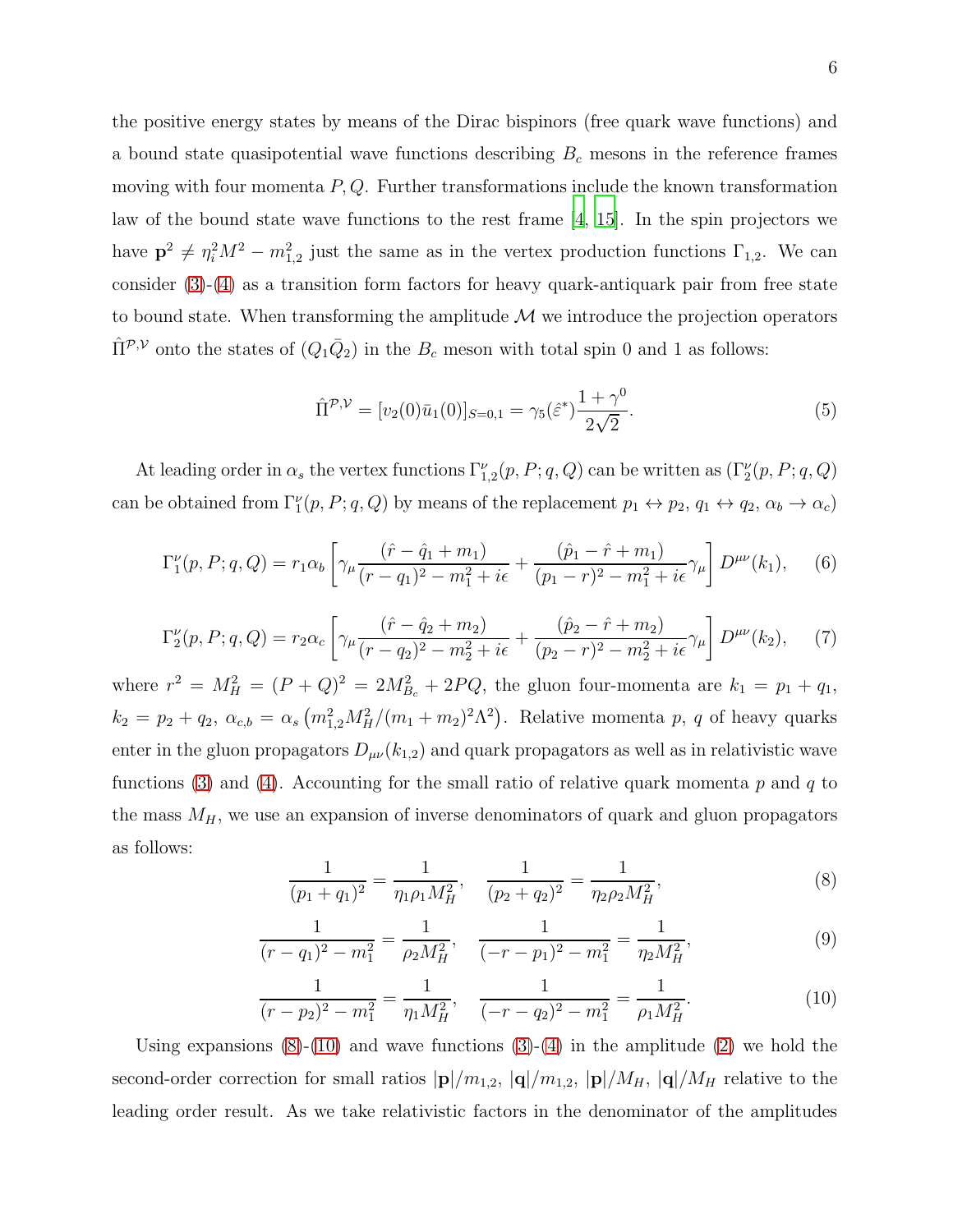[\(3\)](#page-3-1) and [\(4\)](#page-4-0) unchanged, the momentum integrals are convergent. Calculating the trace in obtained expression in the package FORM [\[19](#page-16-13)], we find relativistic amplitudes of the  $B_c$ meson pairs production in the form:

<span id="page-6-0"></span>
$$
\mathcal{M}_{\mathcal{PP}} = \frac{32\pi}{3M_H^4} (\sqrt{2}G_F)^{1/2} M_{B_c} M \left[ \frac{\alpha_b r_1}{\eta_2^3} F_{1P} + \frac{\alpha_c r_2}{\eta_1^3} F_{2P} \right] |\tilde{\Psi}_P(0)|^2, \tag{11}
$$

<span id="page-6-1"></span>
$$
\mathcal{M}_{\mathcal{V}\mathcal{V}} = \frac{32\pi}{3M_H^4} (\sqrt{2}G_F)^{1/2} M_{B_c} M \varepsilon_1^{\lambda} \varepsilon_2^{\sigma} \left[ \frac{\alpha_b r_1}{\eta_2^3} F_{1V}^{\lambda \sigma} + \frac{\alpha_c r_2}{\eta_1^3} F_{2V}^{\lambda \sigma} \right] |\tilde{\Psi}_V(0)|^2, \tag{12}
$$

where  $\varepsilon_V$  is the polarization vector of spin 1  $B_c$  meson. The decay widths of the Higgs boson into a pair of pseudoscalar and vector  $B_c$  mesons are determined by the following expressions:

<span id="page-6-2"></span>
$$
\Gamma_{PP} = \frac{512\sqrt{2}\pi G_F M^2 |\tilde{\Psi}_P(0)|^4 \sqrt{\frac{r_3^2}{4} - 1}}{9M_H^5 r_3^5} \left[ \frac{\alpha_b r_1}{\eta_2^3} F_{1P} + \frac{\alpha_c r_2}{\eta_1^3} F_{2P} \right]^2, \tag{13}
$$

$$
F_{1P} = -r_1 - \eta_1 + \frac{3}{2}r_3^2 - \frac{1}{2}r_1r_3^2 - \frac{1}{2}\eta_1r_3^2 + \omega_{01}(-12r_2 + 2r_2r_3^2) + \tag{14}
$$

<span id="page-6-3"></span>
$$
\omega_{10}(2r_1 + r_1r_3^2) + \omega_{10}\omega_{01}(6r_2 - 2r_1 - \frac{3}{2}r_3^2 - r_3^2r_2 - r_3^2r_1),
$$
  

$$
\Gamma_{VV} = \frac{512\sqrt{2}\pi G_F M^2 |\tilde{\Psi}_V(0)|^4 \sqrt{\frac{r_3^2}{4} - 1}}{9M_H^5 r_3^5} \sum_{\lambda,\sigma} |\varepsilon_1^{\lambda} \varepsilon_2^{\sigma} \left[ \frac{\alpha_b r_1}{\eta_2^3} F_{1V}^{\lambda \sigma} + \frac{\alpha_c r_2}{\eta_1^3} F_{2V}^{\lambda \sigma} \right]|^2, \qquad (15)
$$

<span id="page-6-4"></span>
$$
F_{1V}^{\alpha\beta} = g_1 v_1^{\alpha} v_2^{\beta} + g_2 g^{\alpha\beta}, \quad F_{2V}^{\alpha\beta} = \tilde{g}_1 v_1^{\alpha} v_2^{\beta} + \tilde{g}_2 g^{\alpha\beta}, \tag{16}
$$

$$
g_1 = -1 + \frac{1}{9}\omega_{10}\omega_{01}, \quad g_2 = -r_1 - \eta_1 + \frac{1}{2}r_3^2 - \frac{4}{3}r_2\omega_{01} + 2r_1\omega_{10} + \omega_{10}\omega_{01}(\frac{2}{3}r_2 - \frac{2}{9} - \frac{1}{18}r_3^2).
$$

In the nonrelativistic limit the Higgs boson decay rates acquire the form:

$$
\Gamma_{PP}^{nr} = \frac{512\sqrt{2}\pi G_F M^2 |\tilde{\Psi}_P(0)|^4 \sqrt{\frac{r_3^2}{4} - 1}}{9M_H^5 r_3^5} \times \left[ \frac{\alpha_b r_1}{\eta_2^3} \left( \frac{3}{2} r_3^2 - 2r_1 - r_1 r_3^2 \right) + \frac{\alpha_c r_2}{\eta_1^3} \left( \frac{3}{2} r_3^2 - 2r_2 - r_2 r_3^2 \right) \right]^2, \tag{17}
$$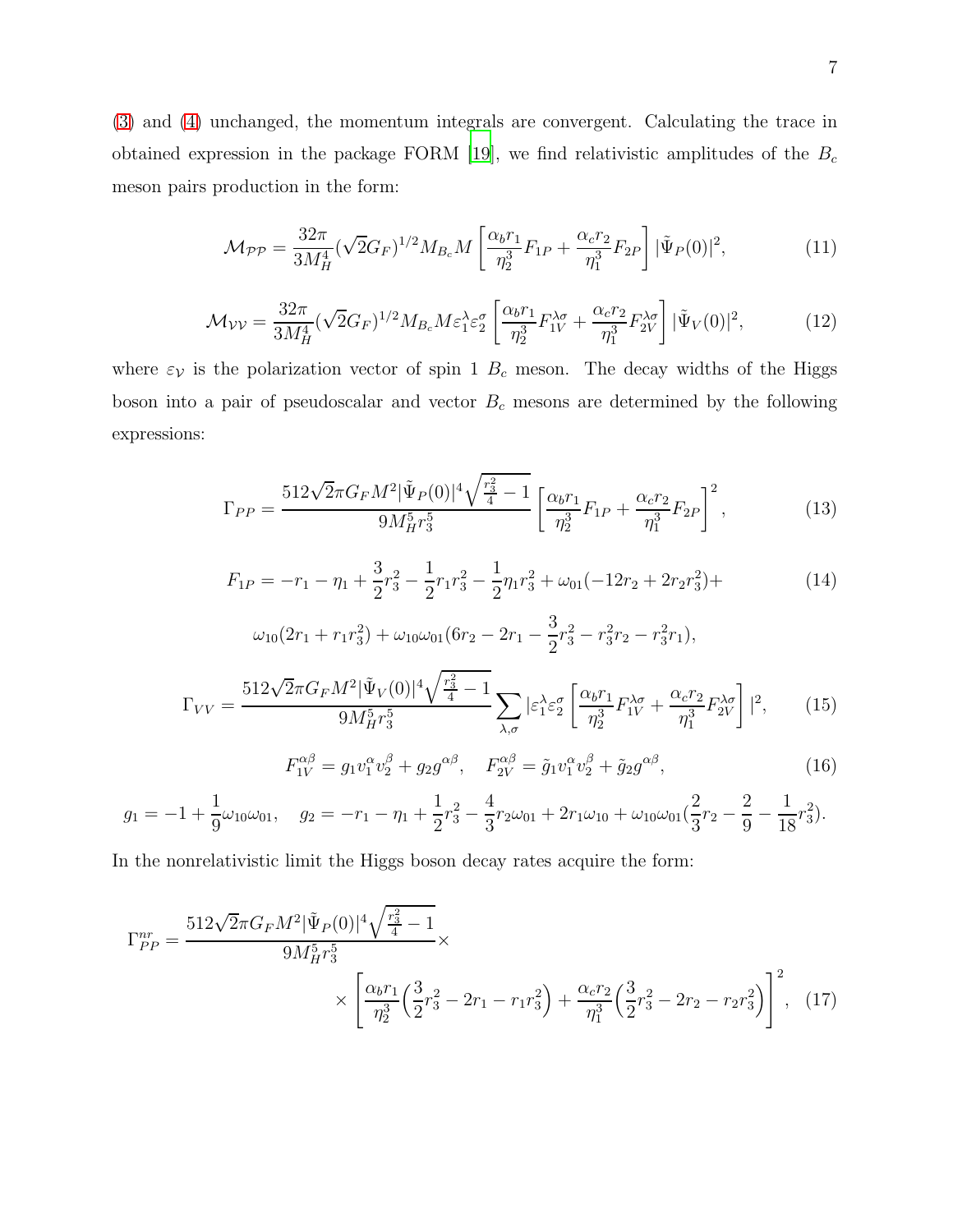$$
\Gamma_{VV}^{nr} = \frac{512\sqrt{2}\pi G_F M^2 |\tilde{\Psi}_V(0)|^4 \sqrt{\frac{r_3^2}{4} - 1}}{9M_H^5 r_3^5} \frac{1}{4r_1^6 r_2^6} \times
$$
\n
$$
\times \left[ \alpha_6^2 r_1^8 \left( 4r_1^2 \left( r_3^4 - 4r_3^2 + 12 \right) - 4r_1 \left( r_3^2 + 2 \right) r_3^2 + 3r_3^4 \right) + \right.
$$
\n
$$
+ 2\alpha_b \alpha_c r_1^4 r_2^4 \left( 4r_1 r_2 \left( r_3^4 - 4r_3^2 + 12 \right) - 2r_1 \left( r_3^2 + 2 \right) r_3^2 - 2r_2 \left( r_3^2 + 2 \right) r_3^2 + 3r_3^4 \right) + \left. + \alpha_c^2 r_2^8 \left( 4r_2^2 \left( r_3^4 - 4r_3^2 + 12 \right) - 4r_2 \left( r_3^2 + 2 \right) r_3^2 + 3r_3^4 \right) \right] \tag{18}
$$

<span id="page-7-1"></span>where the parameter  $r_3 = \frac{M_H}{M_B}$  $\frac{M_H}{M_{B_c}}.$ 

The functions  $F_{iP}$ ,  $F_{iV}$  entering in [\(11\)](#page-6-0)-[\(12\)](#page-6-1) can be written initially as series in specific relativistic factors  $C_{ij} = [(m_1 - \epsilon_1(p))/(m_1 + \epsilon_1(p))]^i [(m_2 - \epsilon_2(q))/(m_2 + \epsilon_2(q))]^j$  with  $i + j \leq 2$ connected with the relative momenta  $p$  and  $q$  of heavy quarks. In final form the functions  $F_{iP}$ ,  $F_{iV}$  and the production cross sections contain relativistic parameters  $\omega_{nk}^{P,V}$  which are determined by the momentum integrals  $I_{nk}$  and calculated in the quark model:

$$
I_{nk}^{P,V} = \int_0^\infty q^2 R_{B_c}^{P,V}(q) \sqrt{\frac{(\epsilon_1(q) + m_1)(\epsilon_2(q) + m_2)}{2\epsilon_1(q) \cdot 2\epsilon_2(q)}} \left(\frac{m_1 - \epsilon_1(q)}{m_1 + \epsilon_1(q)}\right)^n \left(\frac{m_2 - \epsilon_2(q)}{m_2 + \epsilon_2(q)}\right)^k dq, \tag{19}
$$

<span id="page-7-0"></span>
$$
\omega_{10}^{P,V} = \frac{I_{10}^{P,V}}{I_{00}^{P,V}}, \ \omega_{01}^{P,V} = \frac{I_{01}^{P,V}}{I_{00}^{P,V}}, \ \omega_{20}^{P,V} = \frac{I_{20}^{P,V}}{I_{00}^{P,V}}, \omega_{02}^{P,V} = \frac{I_{02}^{P,V}}{I_{00}^{P,V}}, \ \omega_{11}^{P,V} = \frac{I_{11}^{P,V}}{I_{00}^{P,V}}, \tag{20}
$$

$$
\tilde{\Psi}_{B_c}^0(0) = \int \sqrt{\frac{(\epsilon_1(p) + m_1)(\epsilon_2(p) + m_2)}{2\epsilon_1(p) \cdot 2\epsilon_2(p)}} \Psi_{B_c}^0(\mathbf{p}) \frac{d\mathbf{p}}{(2\pi)^3}.
$$
\n(21)

Another source of relativistic corrections is related with the Hamiltonian of the heavy quark bound states which allows to calculate the bound state wave functions of pseudoscalar and vector  $B_c$  mesons. The exact form of the bound state wave function  $\Psi_{B_c}^0(\mathbf{q})$  is important to obtain more reliable predictions for the decay widths. In nonrelativistic approximation the pair  $B<sub>c</sub>$  meson production cross sections contain fourth power of nonrelativistic wave function at the origin. The value of the cross sections is very sensitive to small changes of  $\Psi_{B_c}^0$ . In nonrelativistic QCD there exists corresponding problem of determining the magnitude of the color-singlet matrix elements [\[20\]](#page-16-14). To account for relativistic corrections to the meson wave functions we describe the dynamics of heavy quarks by the QCD generalization of the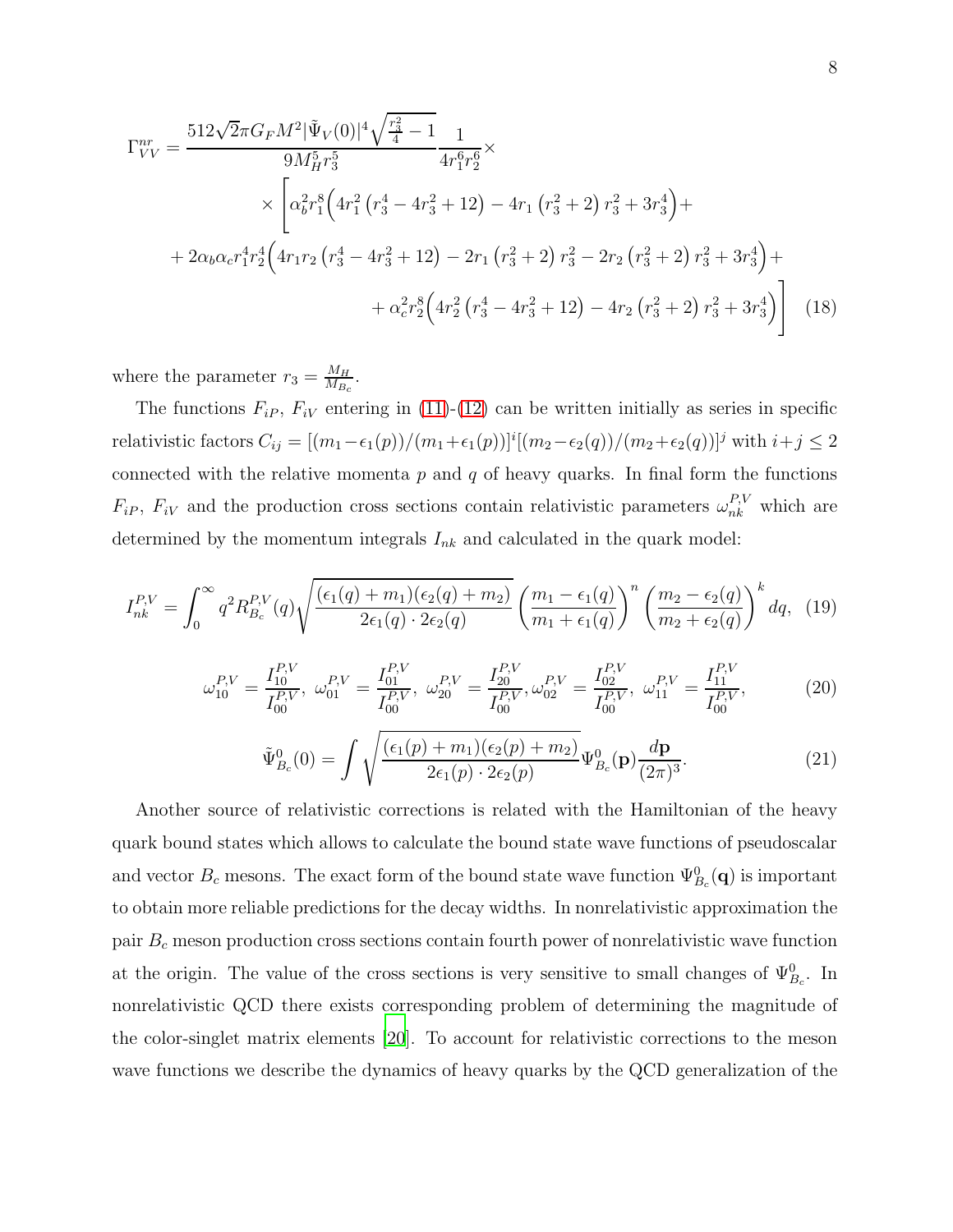standard Breit Hamiltonian in the center-of-mass reference frame [\[21](#page-16-15)[–27](#page-16-16)]:

<span id="page-8-1"></span>
$$
H = H_0 + \Delta U_1 + \Delta U_2, \quad H_0 = \sqrt{\mathbf{p}^2 + m_1^2} + \sqrt{\mathbf{p}^2 + m_2^2} - \frac{4\tilde{\alpha}_s}{3r} + (Ar + B), \tag{22}
$$

<span id="page-8-2"></span>
$$
\Delta U_1(r) = -\frac{\alpha_s^2}{3\pi r} \left[ 2\beta_0 \ln(\mu r) + a_1 + 2\gamma_E \beta_0 \right], \quad a_1 = \frac{31}{3} - \frac{10}{9} n_f, \quad \beta_0 = 11 - \frac{2}{3} n_f, \tag{23}
$$

<span id="page-8-0"></span>
$$
\Delta U_2(r) = -\frac{2\alpha_s}{3m_1m_2r} \left[ \mathbf{p}^2 + \frac{\mathbf{r}(\mathbf{r}\mathbf{p})\mathbf{p}}{r^2} \right] + \frac{2\pi\alpha_s}{3} \left( \frac{1}{m_1^2} + \frac{1}{m_2^2} \right) \delta(\mathbf{r}) + \frac{4\alpha_s}{3r^3} \left( \frac{1}{2m_1^2} + \frac{1}{m_1m_2} \right) (\mathbf{S}_1\mathbf{L}) +
$$
  
+ 
$$
\frac{4\alpha_s}{3r^3} \left( \frac{1}{2m_2^2} + \frac{1}{m_1m_2} \right) (\mathbf{S}_2\mathbf{L}) + \frac{32\pi\alpha_s}{9m_1m_2} (\mathbf{S}_1\mathbf{S}_2) \delta(\mathbf{r}) + \frac{4\alpha_s}{m_1m_2r^3} \left[ \frac{(\mathbf{S}_1\mathbf{r})(\mathbf{S}_2\mathbf{r})}{r^2} - \frac{1}{3} (\mathbf{S}_1\mathbf{S}_2) \right] -
$$
  
- 
$$
\frac{\alpha_s^2(m_1 + m_2)}{m_1m_2r^2} \left[ 1 - \frac{4m_1m_2}{9(m_1 + m_2)^2} \right],
$$

where  $\mathbf{L} = [\mathbf{r} \times \mathbf{p}], \mathbf{S}_1, \mathbf{S}_2$  are spins of heavy quarks,  $n_f$  is the number of flavors,  $\gamma_E \approx$ 0.577216 is the Euler constant. To improve an agreement of theoretical hyperfine splittings in  $(bc)$  mesons with experimental data and other calculations in quark models we add to the standard Breit potential [\(24\)](#page-8-0) the spin confining potential obtained in [\[21,](#page-16-15) [28](#page-16-17)[–30](#page-16-18)]:

$$
\Delta V_{conf}^{hfs}(r) = f_V \frac{A}{8r} \left\{ \frac{1}{m_1^2} + \frac{1}{m_2^2} + \frac{16}{3m_1m_2} (\mathbf{S}_1 \mathbf{S}_2) + \frac{4}{3m_1m_2} \left[ 3(\mathbf{S}_1 \mathbf{r}) (\mathbf{S}_2 \mathbf{r}) - (\mathbf{S}_1 \mathbf{S}_2) \right] \right\}, \quad (25)
$$

where we take the parameter  $f_V = 0.9$ . For the dependence of the QCD coupling constant  $\tilde{\alpha}_s(\mu^2)$  on the renormalization point  $\mu^2$  in the pure Coulomb term in [\(22\)](#page-8-1) we use the threeloop result [\[31](#page-16-19)]

<span id="page-8-3"></span>
$$
\tilde{\alpha}_s(\mu^2) = \frac{4\pi}{\beta_0 L} - \frac{16\pi b_1 \ln L}{(\beta_0 L)^2} + \frac{64\pi}{(\beta_0 L)^3} \left[ b_1^2 (\ln^2 L - \ln L - 1) + b_2 \right], \quad L = \ln(\mu^2/\Lambda^2). \tag{26}
$$

In other terms of the Hamiltonians [\(23\)](#page-8-2) and [\(24\)](#page-8-0) we use the leading order approximation for  $\alpha_s$ . The typical momentum transfer scale in a quarkonium is of order of double reduced mass, so we set the renormalization scale  $\mu = 2m_1m_2/(m_1 + m_2)$  and  $\Lambda = 0.168$  GeV, which gives  $\alpha_s = 0.265$  for  $(\bar{b}c)$  meson. The coefficients  $b_i$  are written explicitly in [\[31\]](#page-16-19). The parameters of the linear potential  $A = 0.18 \text{ GeV}^2$  and  $B = -0.16 \text{ GeV}$  have established values in quark models.

The numerical values of the relativistic parameters entering the cross sections [\(13\)](#page-6-2), and  $(15)$  are obtained by the numerical solution of the Schrödinger equation [\[32\]](#page-16-20). They are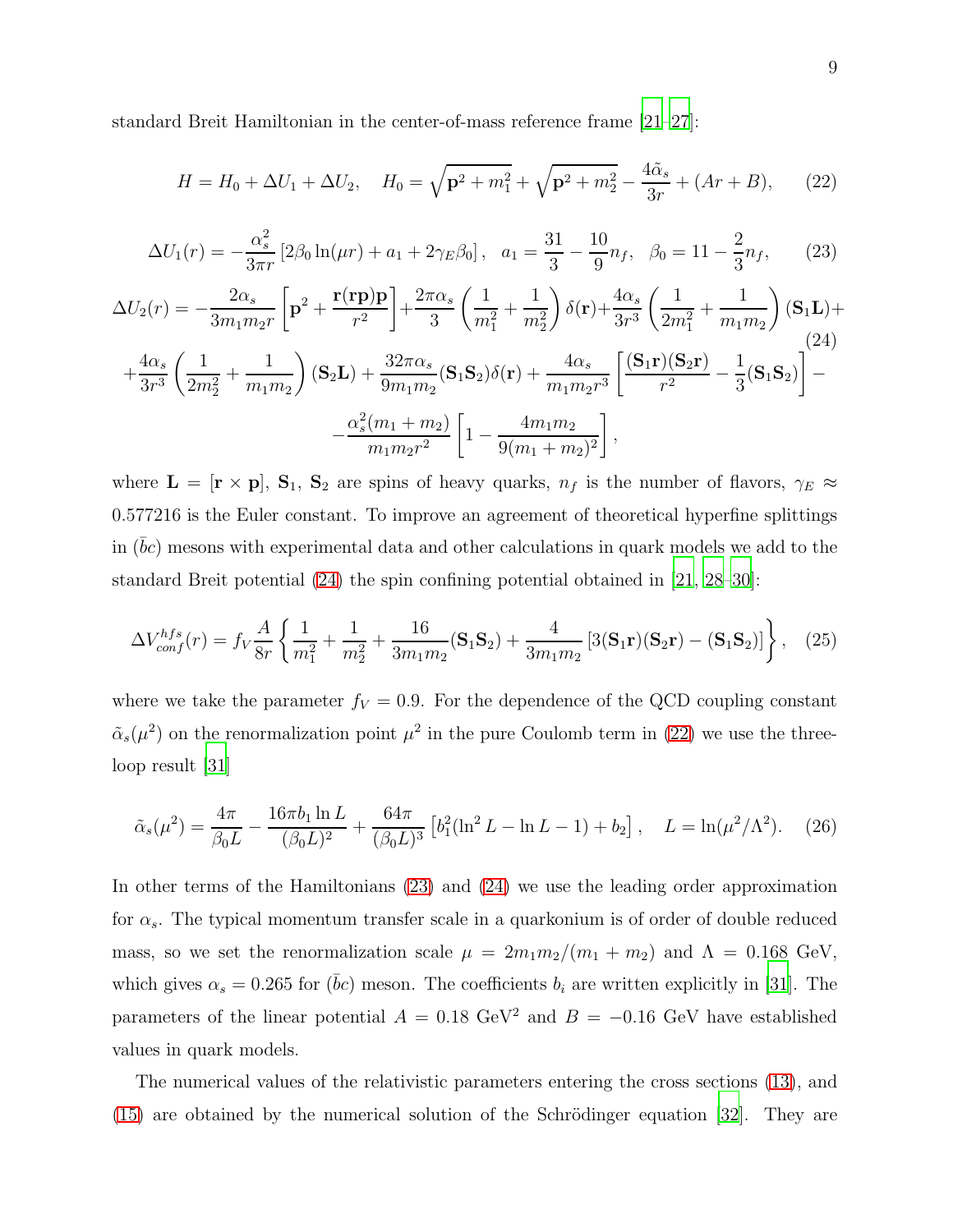| $B_c$   | $n^{2S+1}L_J$ $M_{B_c}$ , $\Psi_{B_c}^0(0)$ , $\omega_{10}^{P,V}$ |       |                 | $\omega_{01}^{P,V}$                                              | $\omega_{20}^{P,V}$ | $\omega_{02}^{P,V}$ | $\omega_{11}^{P,V}$ | $\Gamma_{nr}$ , in GeV  |
|---------|-------------------------------------------------------------------|-------|-----------------|------------------------------------------------------------------|---------------------|---------------------|---------------------|-------------------------|
| meson   |                                                                   | GeV   | $\rm GeV^{3/2}$ |                                                                  |                     |                     |                     | $\Gamma_{rel}$ , in GeV |
| $B_c$   | $1^1S_0$                                                          | 6.275 | 0.250           | $-0.0489$ $-0.0060$ $0.0049$ $0.0001$ $0.0006$                   |                     |                     |                     | $0.56 \cdot 10^{-12}$   |
|         |                                                                   |       |                 |                                                                  |                     |                     |                     | $0.29 \cdot 10^{-12}$   |
| $B_c^*$ | $1^3S_1$                                                          | 6.317 |                 | $0.211$   $-0.0540$   $-0.0066$   $0.0053$   $0.0001$   $0.0007$ |                     |                     |                     | $0.56 \cdot 10^{-12}$   |
|         |                                                                   |       |                 |                                                                  |                     |                     |                     | $0.15 \cdot 10^{-12}$   |

<span id="page-9-0"></span>Table I: Numerical values of relativistic parameters [\(20\)](#page-7-0) and decay widths of Higgs boson [\(13\)](#page-6-2), [\(15\)](#page-6-3) with the account of relativistic corrections.

collected in Table [I](#page-9-0) in which we present also the results of nonrelativistic and relativistic calculation of Higgs boson decay widths.

# 3. ONE LOOP CORRECTIONS

Estimating NLO corrections we calculate LO widths using the workflow, which differs from one applied within RQM. Following both workflows we have obtained the same expressions [\(17\)](#page-6-4) and [\(18\)](#page-7-1) for LO widths; this served as a cross-check of our calculations. Another check is the explicitly obtained zero for the prohibited process of  $B_c^*B_c$  production at both LO and NLO levels.



<span id="page-9-1"></span>Figure 2: Typical one loop diagrams for the paired  $B<sub>c</sub>$ -meson production in the Higgs boson decay.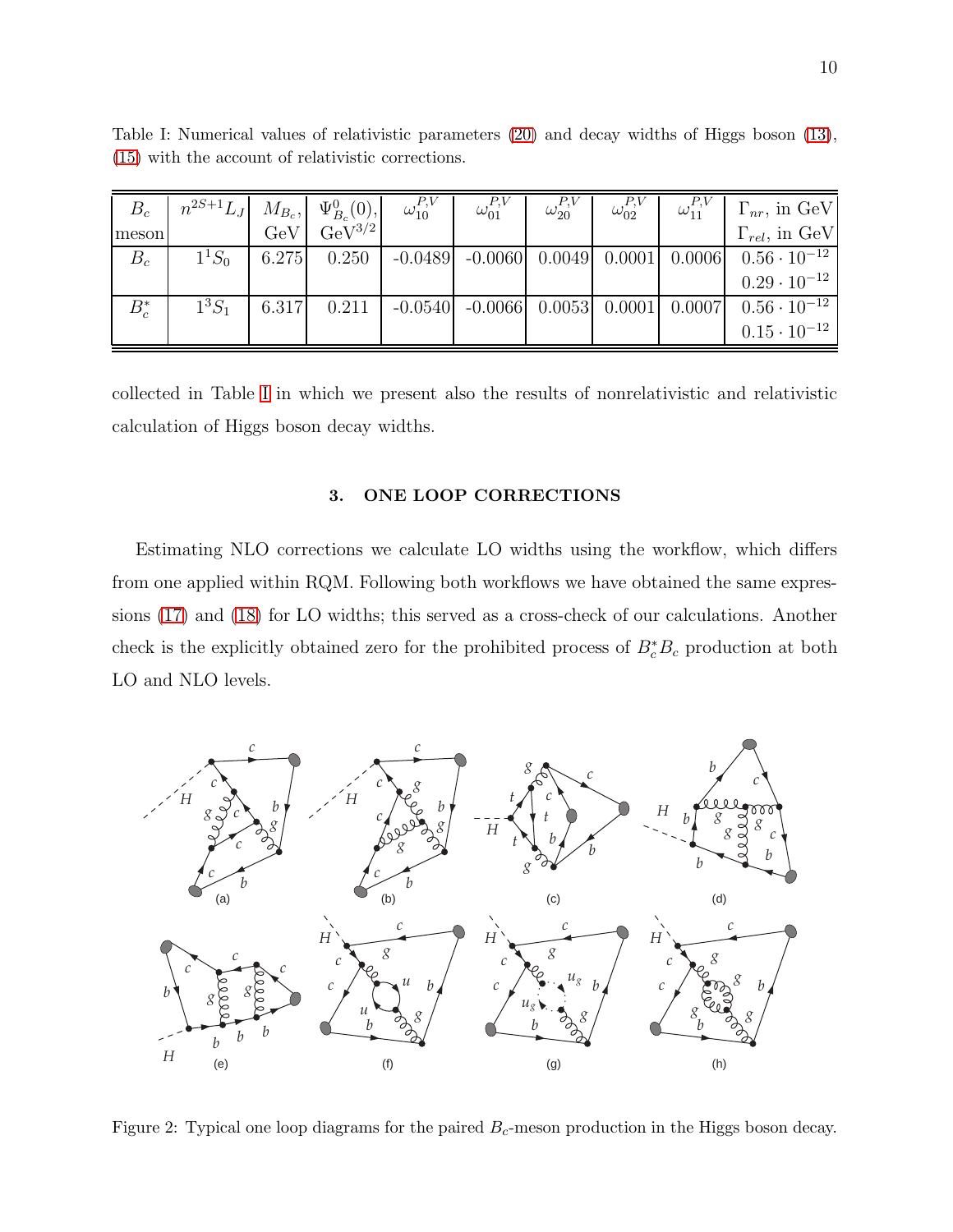Up to the NLO accuracy  $\mathcal{O}(\alpha_s^3)$  the matrix element squared is expressed as follows:

$$
|\mathcal{M}|^2 = |\mathcal{M}_{LO}|^2 + 2Re\left(\mathcal{M}_{LO}\mathcal{M}_{NLO}^*\right). \tag{27}
$$

The Higgs boson decay to paired  $B_c$  is described by a set of 86 diagrams at next-to-leading order. The typical diagrams are shown in Fig. [2.](#page-9-1)

The computation strategy is based on the following toolchain in Wolfram Mathematica:  $\texttt{FeynArts}\ [33] \rightarrow \texttt{FeynCalc}\ [34]\ \text{(FeynCalcFormLink}\ [35],\texttt{TIDL}) \rightarrow \texttt{Apart}\ [36] \rightarrow \texttt{FIRE}\ [37] \rightarrow$  $\texttt{FeynArts}\ [33] \rightarrow \texttt{FeynCalc}\ [34]\ \text{(FeynCalcFormLink}\ [35],\texttt{TIDL}) \rightarrow \texttt{Apart}\ [36] \rightarrow \texttt{FIRE}\ [37] \rightarrow$  $\texttt{FeynArts}\ [33] \rightarrow \texttt{FeynCalc}\ [34]\ \text{(FeynCalcFormLink}\ [35],\texttt{TIDL}) \rightarrow \texttt{Apart}\ [36] \rightarrow \texttt{FIRE}\ [37] \rightarrow$  $\texttt{FeynArts}\ [33] \rightarrow \texttt{FeynCalc}\ [34]\ \text{(FeynCalcFormLink}\ [35],\texttt{TIDL}) \rightarrow \texttt{Apart}\ [36] \rightarrow \texttt{FIRE}\ [37] \rightarrow$  $\texttt{FeynArts}\ [33] \rightarrow \texttt{FeynCalc}\ [34]\ \text{(FeynCalcFormLink}\ [35],\texttt{TIDL}) \rightarrow \texttt{Apart}\ [36] \rightarrow \texttt{FIRE}\ [37] \rightarrow$  $\texttt{FeynArts}\ [33] \rightarrow \texttt{FeynCalc}\ [34]\ \text{(FeynCalcFormLink}\ [35],\texttt{TIDL}) \rightarrow \texttt{Apart}\ [36] \rightarrow \texttt{FIRE}\ [37] \rightarrow$  $\texttt{FeynArts}\ [33] \rightarrow \texttt{FeynCalc}\ [34]\ \text{(FeynCalcFormLink}\ [35],\texttt{TIDL}) \rightarrow \texttt{Apart}\ [36] \rightarrow \texttt{FIRE}\ [37] \rightarrow$  $\texttt{FeynArts}\ [33] \rightarrow \texttt{FeynCalc}\ [34]\ \text{(FeynCalcFormLink}\ [35],\texttt{TIDL}) \rightarrow \texttt{Apart}\ [36] \rightarrow \texttt{FIRE}\ [37] \rightarrow$  $\texttt{FeynArts}\ [33] \rightarrow \texttt{FeynCalc}\ [34]\ \text{(FeynCalcFormLink}\ [35],\texttt{TIDL}) \rightarrow \texttt{Apart}\ [36] \rightarrow \texttt{FIRE}\ [37] \rightarrow$  $\texttt{FeynArts}\ [33] \rightarrow \texttt{FeynCalc}\ [34]\ \text{(FeynCalcFormLink}\ [35],\texttt{TIDL}) \rightarrow \texttt{Apart}\ [36] \rightarrow \texttt{FIRE}\ [37] \rightarrow$  $\texttt{FeynArts}\ [33] \rightarrow \texttt{FeynCalc}\ [34]\ \text{(FeynCalcFormLink}\ [35],\texttt{TIDL}) \rightarrow \texttt{Apart}\ [36] \rightarrow \texttt{FIRE}\ [37] \rightarrow$ X-package [\[38](#page-17-5)]. The amplitudes generated with the FeynArts package are further processed with FeynCalc package, which provides algebraic calculations with Dirac and color matrices, including the evaluation of traces. The Passarino-Veltman reduction is carried out using the TIDL library implemented in FeynCalc. The Apart function does the extra simplification of the integrals. The FIRE package provides the complete reduction of the integrals obtained in the previous stages to master integrals, using the IBP reduction strategy mostly based on the Laporta algorithm [\[39](#page-17-6)]. The master integrals are then evaluated by substitution of their analytical expressions with the help of X-package.

The conventional dimensional regularization (CDR) scheme with D-dimensional momenta (loop and external) and Dirac matrices was used.  $\gamma^5$  is known to be poorly defined in D dimensions. However  $\gamma^5$  matrices are canceled out in the amplitude of  $H \to B_c B_c$  decay and are completely absent in the amplitude of  $H \to B_c^* B_c^*$  decay. Therefore we do not face the problem of  $\gamma^5$  definition estimating the one loop QCD corrections for the discussed processes.

After the FIRE reduction only one-, two- and three-point integrals  $(A_0, B_0, C_0)$  are left in the amplitudes. Some integrals of types  $A_0$  and  $B_0$  contribute to the amplitude with the singular coefficient  $\frac{1}{D-4}$ . In such cases we should keep the terms of the order of  $\mathcal{O}(\varepsilon)$  in the master integral expansion over  $\varepsilon$ , because these terms might contribute to the finite part of an amplitude (see [\[5](#page-15-4)] for details).

The so-called "On shell" scheme is adopted for masses and spinors renormalization and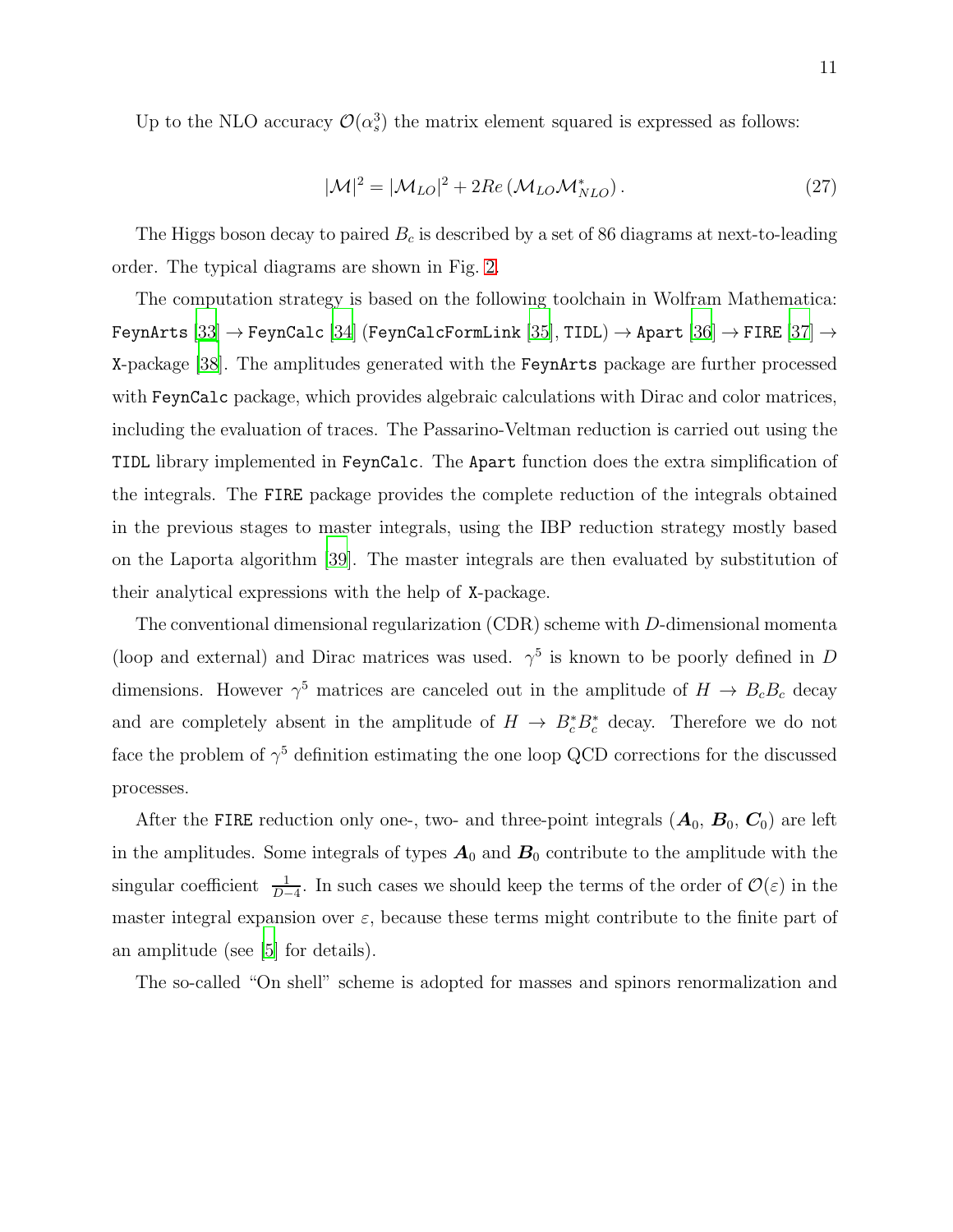$\overline{MS}$  scheme is adopted for coupling constant renormalization:

$$
Z_m^{OS} = 1 - \frac{\alpha_s}{4\pi} C_F C_\epsilon \left[ \frac{3}{\epsilon_{UV}} + 4 \right] + O(\alpha_s^2),\tag{28}
$$

$$
Z_2^{OS} = 1 - \frac{\alpha_s}{4\pi} C_F C_\epsilon \left[ \frac{1}{\epsilon_{UV}} + \frac{2}{\epsilon_{IR}} + 4 \right] + O(\alpha_s^2),\tag{29}
$$

$$
Z_g^{\overline{MS}} = 1 - \frac{\beta_0}{2} \frac{\alpha_s}{4\pi} \left[ \frac{1}{\epsilon_{UV}} - \gamma_E + \ln(4\pi) \right] + O(\alpha_s^2),\tag{30}
$$

where  $C_{\epsilon} = \left(\frac{4\pi\mu^2}{m^2}e^{-\gamma_E}\right)^{\epsilon}$  and  $\gamma_E$  is the Euler constant.

The isolated singularities in the one loop amplitude  $\widetilde{\mathcal{M}}_{NLO}$  are further cancelled with singular parts of  $\mathcal{M}_{CT}$  so that  $\mathcal{M}_{NLO} = \widetilde{\mathcal{M}}_{NLO} + \mathcal{M}_{CT}$  remains a finite expression for the renormalized amplitude, where

$$
\mathcal{M}_{CT} = Z_2^2 \mathcal{M}_{LO} \Big|_{\substack{m \to Z_m m \\ g_s \to Z_g g_s}}.
$$
\n(31)

Note that the amplitudes of the pair production of  $B<sub>c</sub>$  mesons with the emission of one soft gluon vanish if we describe  $B_c$  mesons in the color singlet model.



<span id="page-11-0"></span>Figure 3: Scale dependence of the decay widths estimated within LO and NLO: the absolute values (left) and the NLO/LO ratio (right). The filled area displays the range  $m_1M_H/(m_1 + m_2) \leq \mu \leq$  $\mathcal{M}_H.$ 

The calculation results are shown in the Fig. [3](#page-11-0) where the dependence on the scale choice is presented for the LO and NLO approaches, and in the Fig. [4,](#page-12-0) where the dependence on the quark mass values is demonstrated. Numerical values of the NLO decay widths at different energy scales are presented in Table [II.](#page-13-0)

As it can be seen in the Fig. [3,](#page-11-0) the NLO/LO ratio quite slowly depends on the scale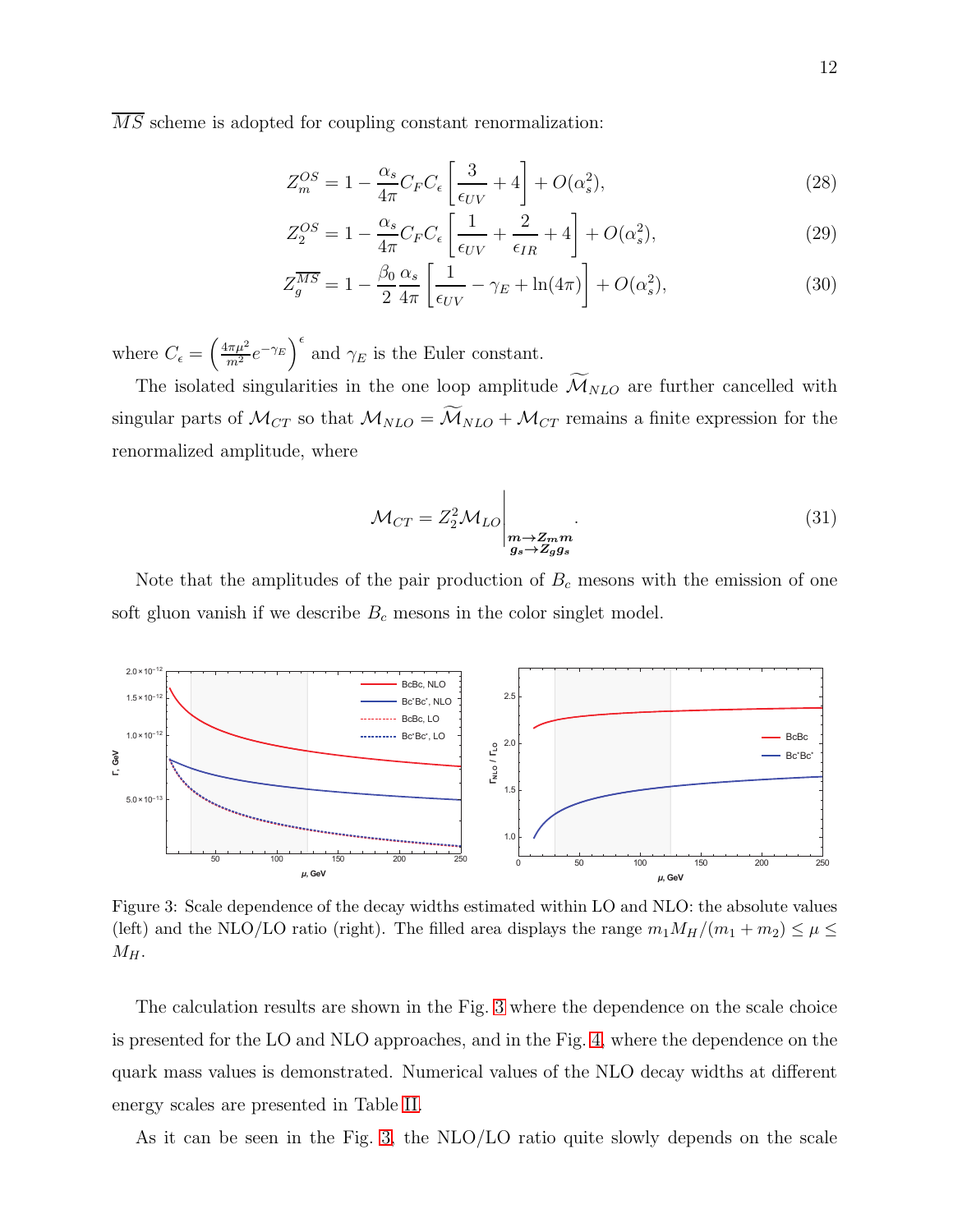choice both for  $B_cB_c$  and  $B_c^*B_c^*$ . Also it is interesting that the one loop corrections essentially change the ratio of the decay widths between  $B_cB_c$  and  $B_c^*B_c^*$  pairs: while the LO approach predicts the ratio  $\Gamma_{VV}/\Gamma_{PP} \sim 1$ , the NLO corrections increase this value to  $1.5 \div 1.9$  depending on the scale choice.

As it is demonstrated in the Fig. [4,](#page-12-0) the predictions can be sensitive to the choice of the quark mass ratio  $m_1/(m_1 + m_2)$ . However, we do not focus on these details in the current study, as we think that the problem of mass choice deserves a separate consideration (see for example [\[40,](#page-17-7) [41\]](#page-17-8), where the problem of choice of the b quark mass was studied in details).



<span id="page-12-0"></span>Figure 4: Dependence of the decay widths estimated within LO and NLO on  $r = m_1/(m_1 + m_2)$ : absolute values (left) and NLO/LO ratio (right). The vertical line corresponds to  $r = 1.55/6.43$ .



<span id="page-12-1"></span>Figure 5: The dependence of the  $H$  boson decay width on the value of the wave function of the  $B_c$  meson at zero  $\psi_0 = \Psi_{B_c}^0(0)$ . The vertical lines correspond to values of  $\psi_0$  in nonrelativistic approximation and with the account of relativistic corrections.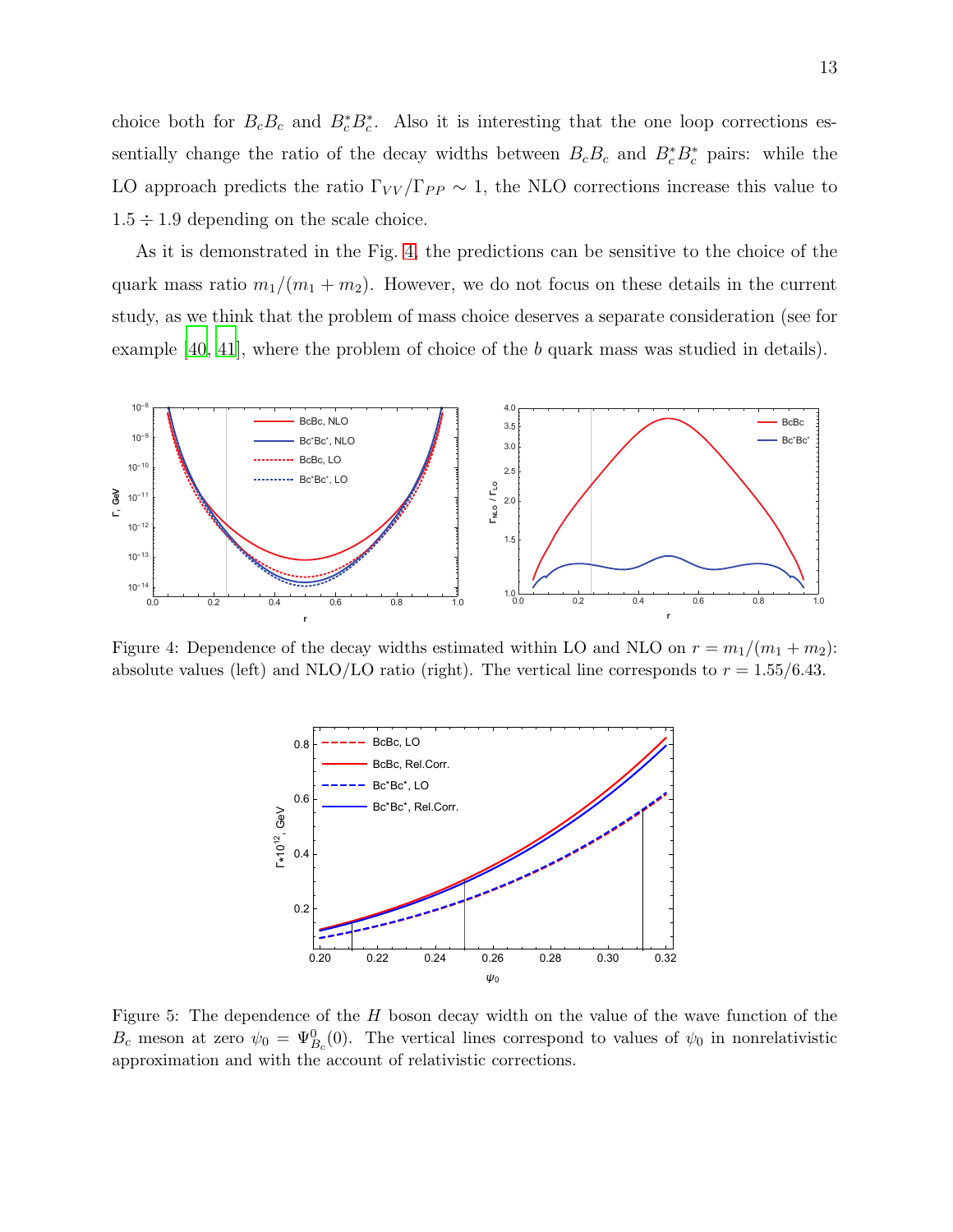<span id="page-13-0"></span>

|        | $\Gamma_{LO}$ , GeV                                | $\Gamma_{NLO}$ , GeV  |                         |                       |                         |  |  |  |
|--------|----------------------------------------------------|-----------------------|-------------------------|-----------------------|-------------------------|--|--|--|
|        |                                                    | $ m_1M_H/(m_1+m_2) $  | $M_H/2$                 | $ m_2M_H/(m_1+m_2) $  | $M_H$                   |  |  |  |
|        | $B_c B_c$ $ 0.56 \cdot 10^{-12} $                  | $1.26 \cdot 10^{-12}$ | $ 1.01 \cdot 10^{-12} $ | $0.91 \cdot 10^{-12}$ | $ 0.85 \cdot 10^{-12} $ |  |  |  |
| NLO/LO |                                                    | 2.24                  | 2.30                    | 2.33                  | 2.34                    |  |  |  |
|        | $B_c^* B_c^*$ $\left  0.56 \cdot 10^{-12} \right $ | $0.70 \cdot 10^{-12}$ | $0.63 \cdot 10^{-12}$   | $0.59 \cdot 10^{-12}$ | $ 0.56 \cdot 10^{-12} $ |  |  |  |
| NLO/LO |                                                    | 1.25                  | 1.41                    | 1.49                  | 1.54                    |  |  |  |

Table II: NLO decay widths at different scales. The renormalization scale  $\mu_R$  and the strong coupling scale  $Q$  are chosen equal:  $\mu = \mu_R = Q$ .

# 4. CONCLUSION

In this work, we investigate the process of pair production of  $B<sub>c</sub>$  mesons in the decay of the Higgs boson. The exact amplitudes of the decay of the  $H$  boson into a pair of scalar and vector  $B<sub>c</sub>$  mesons are constructed, in which the dependence on the relative momenta of heavy quarks (relativistic corrections) is taken into account. Then the approximate decay amplitudes are obtained, in which the second-order relativistic corrections are retained. The widths of the decay of the  $H$  boson are also calculated both in the nonrelativistic approximation and with an account of the second-order relativistic corrections. Along with relativistic corrections in decay amplitudes, we also take into account second-order relativistic corrections when calculating the wave functions of  $B<sub>c</sub>$  mesons in the framework of the relativistic quark model. The obtained analytical expressions for the decay widths are used to carry out numerical estimates. As in the solution of various previous problems on the pair production of bound quark states in  $\left[4, 13-15\right]$  $\left[4, 13-15\right]$  $\left[4, 13-15\right]$ , our calculations in this work show that relativistic effects are very important for finding reliable values of the Higgs boson decay widths. Taking into account all relativistic corrections leads to a decrease in the decay widths of  $\Gamma_{PP}$  and  $\Gamma_{VV}$ by several times. The main factor leading to this decrease is the value of the wave function of quark bound states at zero. Our calculations show that relativistic corrections reduce this value by 30 percent, and since the decay widths [\(13\)](#page-6-2) and [\(15\)](#page-6-3) include the fourth power  $|\psi_{B_c}^0(0)|$ , the decrease in the decay widths themselves turns out to be very significant (see the results in Table [I\)](#page-9-0). The change in the H boson decay width depending on  $|\psi_{B_c}^0(0)|$  is shown in a separate Fig. [5](#page-12-1) due to the importance of this nonperturbative factor. In this work, a purely quark mechanism for the production of a pair of  $B<sub>c</sub>$  mesons in the decay of the H boson is investigated. There are other production mechanisms, which are determined, for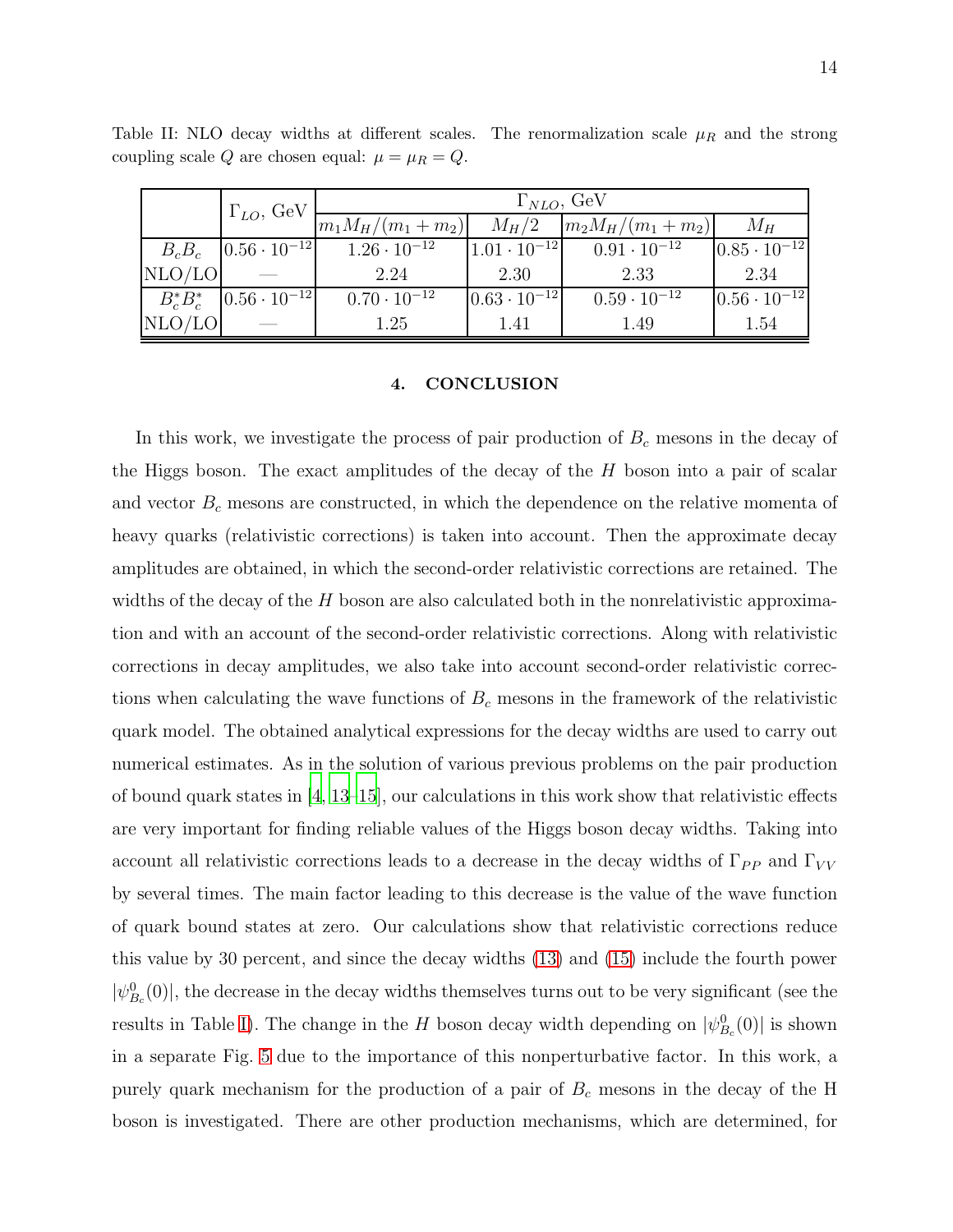example, by the initial decay of the H boson into a pair of ZZ, WW and by other couplings. Our estimates of the contributions of such processes to the decay width show that they are two orders of magnitude smaller than the mechanism studied in our work.

The main parameters that give the theoretical error of the results obtained are the quark masses, the coupling constant  $\alpha_s$  and the discarded corrections of order  $O(\mathbf{p}^4)$ ,  $O(\mathbf{q}^4)$ . In the case of the Higgs boson decay amplitudes we use for the strong coupling constant  $\alpha_c$  the two-loop approximation from [\(26\)](#page-8-3) where the renormalization scale  $\mu = \frac{m_1}{m_1 + m_2} M_H$  and for  $\alpha_b$   $\mu = \frac{m_2}{m_1 + m_2} M_H$ . The correction of order  $O(p^4)$  gives the most significant uncertainty in the theoretical value of the obtained decay widths [\(13\)](#page-6-2), [\(15\)](#page-6-3). Our total theoretical error of calculations is about 20 percent.

As known the one loop QCD corrections can essentially contribute to the paired quarkonia production. Therefore these corrections are also taken into account in the current study. We have found that the one loop contribution increases the width values by  $1.3 - 2.3$  times. In our model the relativistic corrections and one-loop effects act in different directions changing the Higgs boson decay widths obtained in the nonrelativistic approximation. As a result, it turns out that at the  $\mu = m_1 M_H/(m_1 + m_2)$  energy scale, the total decay widths into the pair of pseudoscalar and vector  $B_c$  mesons are the following:  $\Gamma_{PP}^{tot} = 1.0 \cdot 10^{-12}$  GeV and  $\Gamma_{VV}^{tot} = 0.3 \cdot 10^{-12} \text{ GeV}.$ 

## Acknowledgments

We are grateful to A. L. Kataev for useful remarks. The work of I. N. Belov and F. A. Martynenko is supported by the Foundation for the Advancement of Theoretical Physics and Mathematics "BASIS" (grants No. 20-2-2-2-1 and No. 19-1-5-67-1). The work of A. V. Berezhnoy and A. K. Likhoded is partially supported by RFBR (grant No. 20-02-00154 A).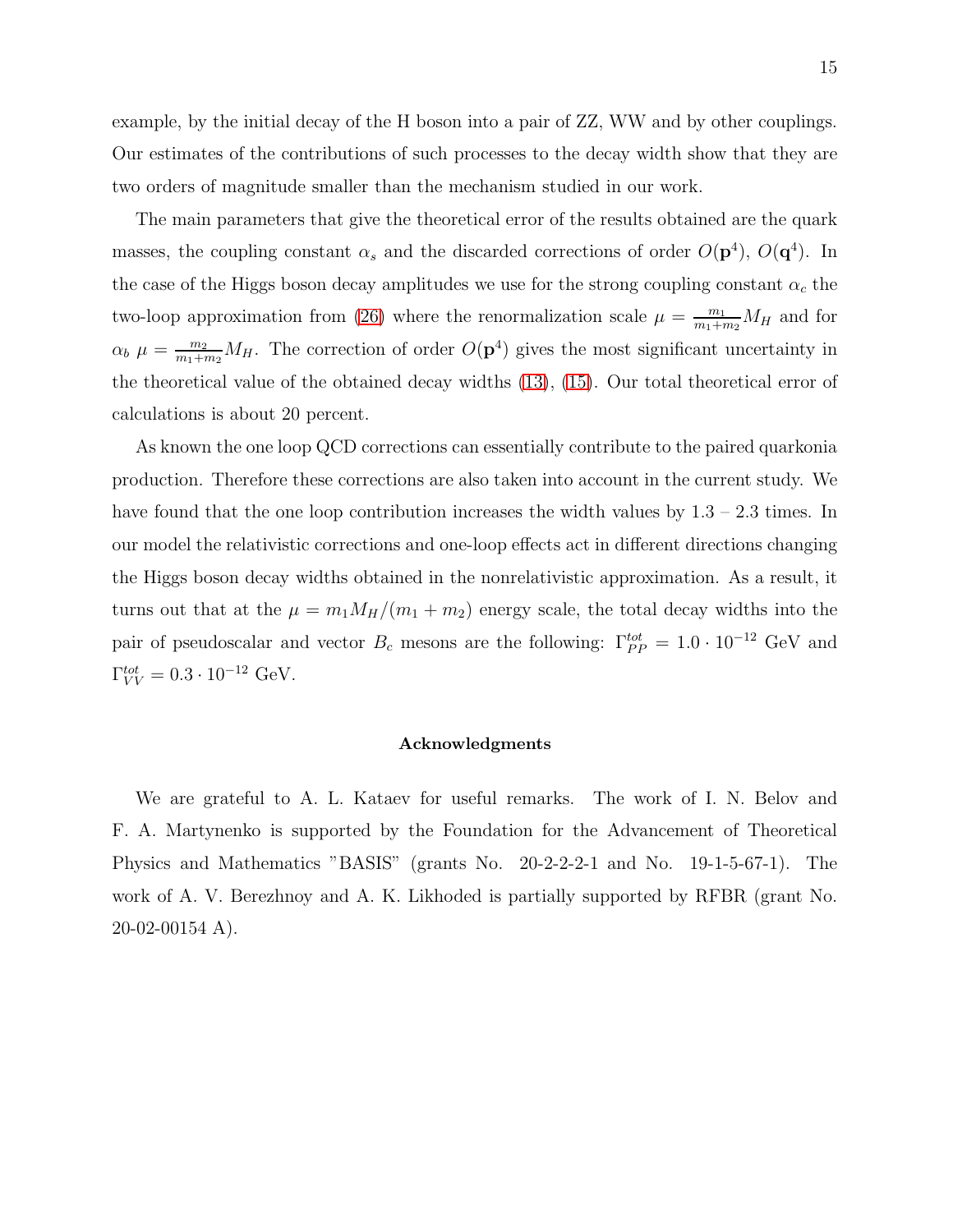# Appendix A: General structure of paired  $B_c$  meson production relativistic amplitudes in the leading order in Higgs boson decay

<span id="page-15-5"></span>
$$
\mathcal{M} = \frac{4\pi}{3} M_{B_c} \times
$$
\n
$$
\int \frac{d\mathbf{p}}{(2\pi)^3} \int \frac{d\mathbf{q}}{(2\pi)^3} \frac{\Psi_{B_c}^0(\mathbf{p})}{\sqrt{\frac{\epsilon_1(p)}{m_1} \frac{(\epsilon_1(p) + m_1)}{2m_1} \frac{\epsilon_2(p)}{m_2} \frac{(\epsilon_2(p) + m_2)}{2m_2}}} \frac{\Psi_{B_c}^0(\mathbf{q})}{\sqrt{\frac{\epsilon_1(q)}{m_1} \frac{(\epsilon_1(q) + m_1)}{2m_1} \frac{\epsilon_2(q)}{m_2} \frac{(\epsilon_2(q) + m_2)}{2m_2}}} \times
$$
\n(A1)\n
$$
\text{Tr}\{\mathcal{T}_{12} + \mathcal{T}_{34}\},
$$
\n
$$
\mathcal{T}_{12} = \Gamma_c \alpha_b \left[\frac{\hat{v}_1 - 1}{2} + \hat{v}_1 \frac{\mathbf{p}^2}{2m_2(\epsilon_2(p) + m_2)} - \frac{\hat{p}}{2m_2}\right] \Sigma_{P,V}^{(1)}(1 + \hat{v}_1) \times
$$
\n
$$
\left[\frac{\hat{v}_1 + 1}{2} + \hat{v}_1 \frac{\mathbf{p}^2}{2m_1(\epsilon_1(p) + m_1)} + \frac{\hat{p}}{2m_1}\right] \left[\frac{\hat{p}_1 - \hat{r} + m_1}{(r - p_1)^2 - m_1^2} \gamma_\mu + \gamma_\mu \frac{\hat{r} - \hat{q}_1 + m_1}{(r - q_1)^2 - m_1^2}\right] D^{\mu\nu}(k_2)
$$
\n
$$
\left[\frac{\hat{v}_2 - 1}{2} + \hat{v}_2 \frac{\mathbf{q}^2}{2m_1(\epsilon_1(q) + m_1)} + \frac{\hat{q}}{2m_1}\right] \Sigma_{P,V}^{(2)}(1 + \hat{v}_2) \left[\frac{\hat{v}_2 + 1}{2} + \hat{v}_2 \frac{\mathbf{q}^2}{2m_2(\epsilon_2(q) + m_2)} - \frac{\hat{q}}{2m_2}\right] \gamma_\nu,
$$
\n(A2)\n
$$
\mathcal{T}_{34} = \Gamma_b \alpha_c \left[\frac{\hat{v}_1 - 1}{2
$$

where  $\Sigma_{P,V}^{(1),(2)}$  is equal to  $\gamma_5$  for pseudoscalar  $B_c$  meson and  $\hat{\varepsilon}_V$  for vector  $B_c$  meson.  $\Gamma_c =$  $m_c(\sqrt{2}G_F)^{1/2}$ ,  $\Gamma_b = m_b(\sqrt{2}G_F)^{1/2}$ . The trace calculation in [\(A1\)](#page-15-5) leads to amplitudes  $\mathcal{M}_{PP}$ and  $\mathcal{M}_{VV}$  presented in [\(11\)](#page-6-0)-[\(12\)](#page-6-1).

- <span id="page-15-0"></span>[1] G. Aad et al. (ATLAS Collaboration),Phys. Lett. B 716, 1 (2012).
- <span id="page-15-1"></span>[2] S. Chartchyan et al. (CMS Collaboration), Phys. Lett. B 716, 30 (2012).
- <span id="page-15-2"></span>[3] A. A. Karyasov, A. P. Martynenko and F. A. Martynenko, Nucl. Phys. B 911, 36 (2016).
- <span id="page-15-3"></span>[4] A. V. Berezhnoy, A. P. Martynenko and F. A. Martynenko and O. S. Sukhorukova, Nucl. Phys. A 986, 34 (2019).
- <span id="page-15-4"></span>[5] A. V. Berezhnoy, A. K. Likhoded, A. I. Onishchenko and S. V. Poslavsky, Nucl. Phys. B 915,

(A3)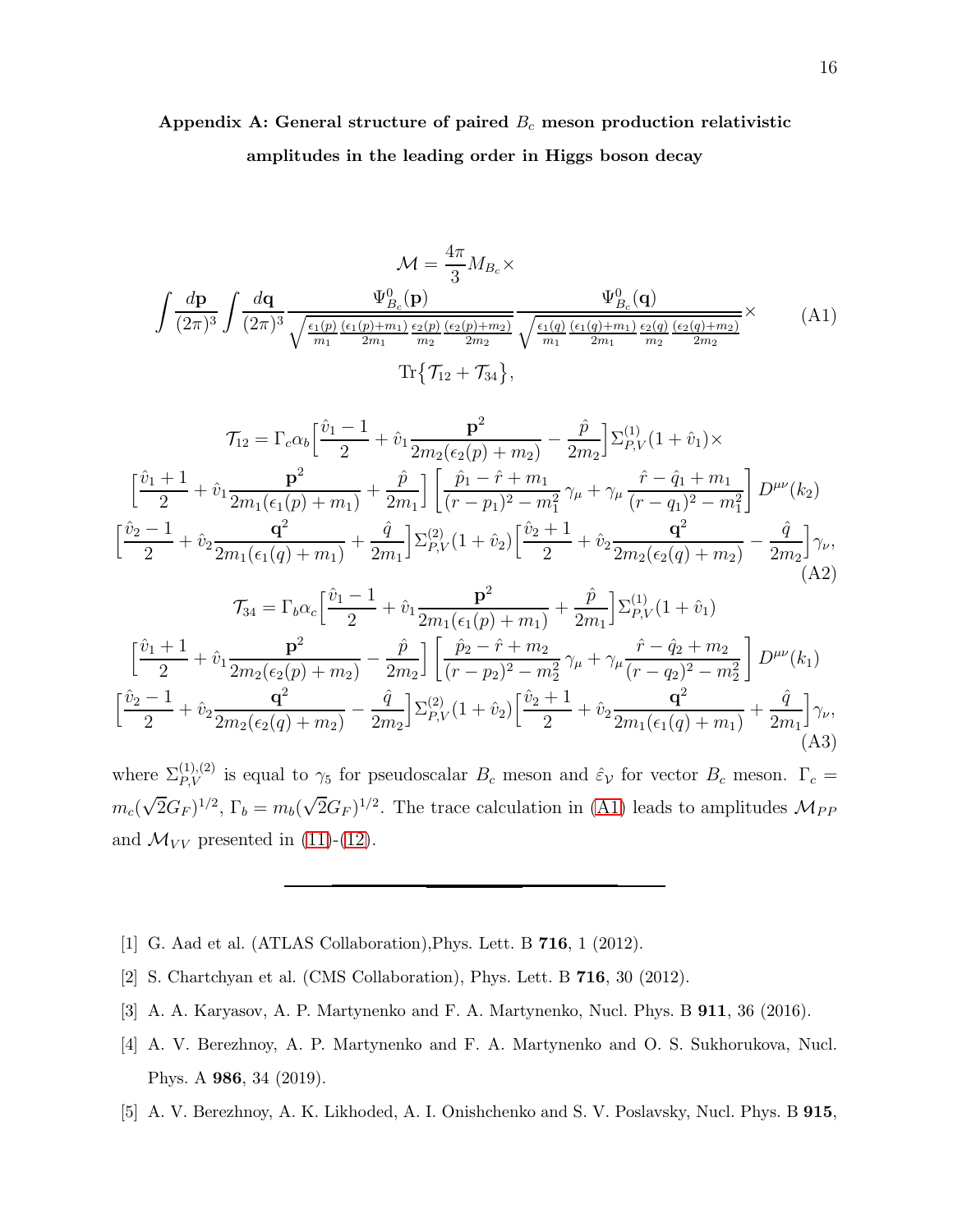224 (2017).

- <span id="page-16-1"></span><span id="page-16-0"></span>[6] W. J. Keung, Phys. Rev. D 27, 2762 (1983).
- <span id="page-16-2"></span>[7] M. A. Shifman and M. I. Vysotsky, Nucl. Phys. B 186, 475 (1981).
- <span id="page-16-3"></span>[8] G. T. Bodwin, H. S. Chung, J.-H. Ee, J. Lee and F. Petriello, Phys. Rev. D 90, 113010 (2014).
- <span id="page-16-4"></span>[9] V. Kartvelishvili, A. V. Luchinsky, and A. A. Novoselov, Phys. Rev. D 79, 114015 (2009).
- <span id="page-16-5"></span>[10] J. Jiang and C.-F. Qiao, Phys. Rev. D 93, 054031 (2016).
- <span id="page-16-6"></span>[11] A. M. Sirunyan et al. [the CMS Collaboration], Phys. Lett. B 797, 134811 (2019).
- [12] A. V. Berezhnoy, I. N. Belov, A. K. Likhoded and, A. V. Luhinsky, Mod. Phys. Lett. A 34, 40 (2019).
- <span id="page-16-7"></span>[13] A. E. Dorokhov, R. N. Faustov, A. P. Martynenko, and F .A. Martynenko, Phys. Rev. D 102, 016027 (2020).
- <span id="page-16-9"></span><span id="page-16-8"></span>[14] E. N. Elekina and A. P. Martynenko, Phys. Rev. D 81, 054006 (2010).
- <span id="page-16-10"></span>[15] A. P. Martynenko and A. M. Trunin, Phys. Rev. D 86, 094003 (2012).
- <span id="page-16-11"></span>[16] G. T. Bodwin and A. Petrelli, Phys. Rev. D 66, 094011 (2002).
- <span id="page-16-12"></span>[17] S. J. Brodsky and J. R. Primack, Ann. Phys. 52, 315 (1969).
- <span id="page-16-13"></span>[18] R. N. Faustov, Ann. Phys. 78, 176 (1973).
- [19] J. Kuipers, T. Ueda, J. A. M. Vermaseren, and J. Vollinga, Comput. Phys. Commun. 184, 1453 (2013).
- <span id="page-16-14"></span>[20] G.T. Bodwin, E. Braaten and G.P. Lepage, Phys. Rev. D 51, 1125 (1995).
- <span id="page-16-15"></span>[21] S. N. Gupta, S. F. Radford and W. W. Repko, Phys. Rev. D 26, 3305 (1982).
- [22] N. Brambilla, A. Pineda, J. Soto and A. Vairo, Rev. Mod. Phys. 77, 1423 (2005).
- [23] S. Capstick and N. Isgur, Phys. Rev. D 34, 2809 (1986).
- [24] S. Godfrey and N. Isgur, Phys. Rev. D 32, 189 (1985).
- [25] S. S. Gershtein, V. V. Kiselev, A. K. Likhoded, and A. V. Tkabladze, Phys. Usp. 38, 1 (1995).
- [26] S. Godfrey, Phys. Rev. D 70, 054017 (2004).
- <span id="page-16-16"></span>[27] D. Ebert, R.N. Faustov and V.O. Galkin, Phys. Rev. D 67, 014027 (2003).
- <span id="page-16-17"></span>[28] S. F. Radford and W. W. Repko, Phys. Rev. D 75, 074031 (2007).
- [29] S. N. Gupta, Phys. Rev. D 35, 1736 (1987).
- <span id="page-16-18"></span>[30] S. N. Gupta, J. M. Johnson, W. W. Repko and C. J. Suchyta, Phys. Rev. D 49, 1551 (1994).
- <span id="page-16-19"></span>[31] K. G. Chetyrkin, B. A. Kniehl and M. Steinhauser, Phys. Rev. Lett. 79, 2184 (1997).
- <span id="page-16-20"></span>[32] W. Lucha and F. F. Schöberl, Int. J. Mod. Phys. C 10, 607 (1999).